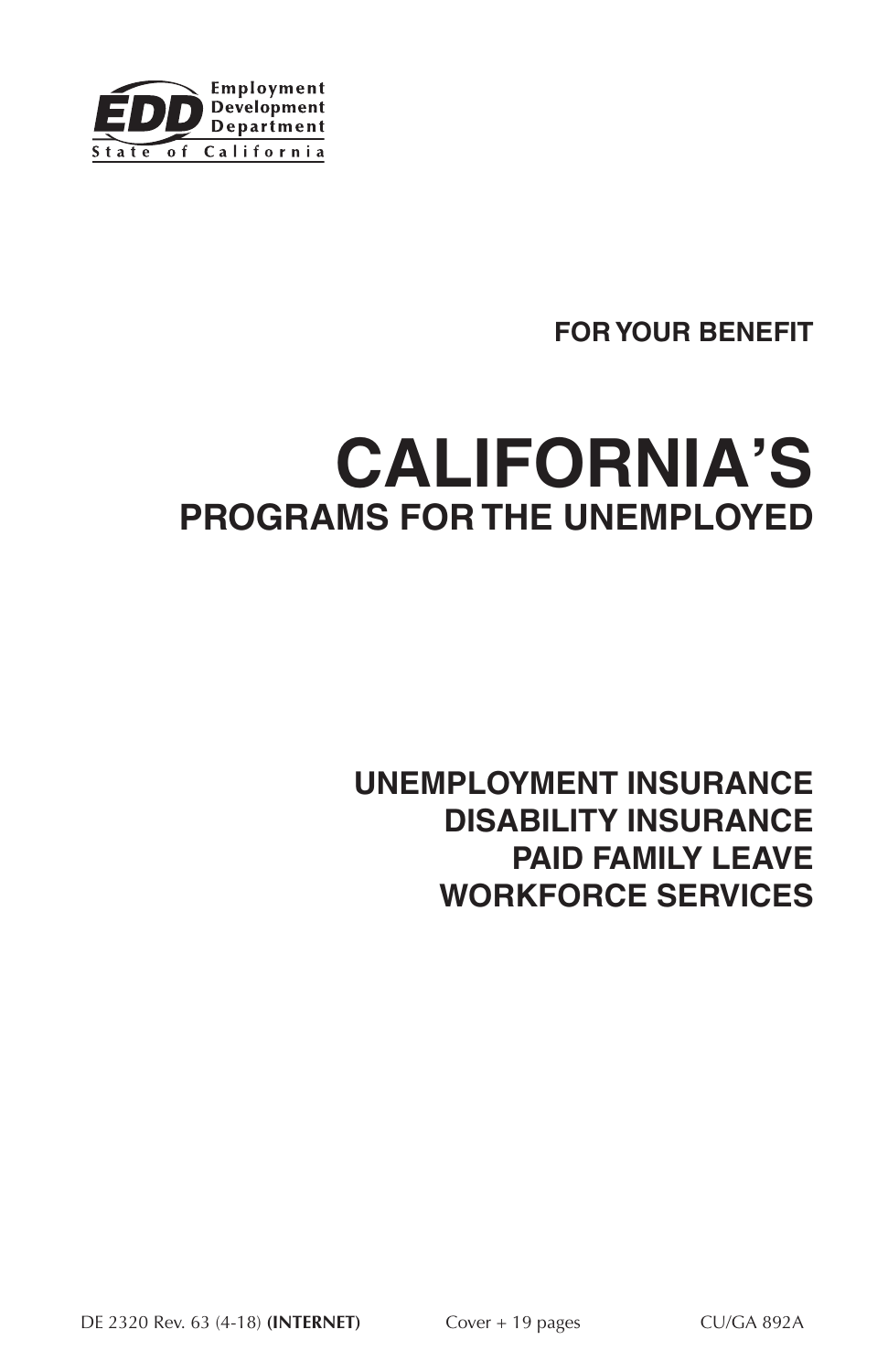# **For Your Benefit: California's Programs for the Unemployed**

This publication provides information about programs offered by the Employment Development Department (EDD) for unemployed Californians. This is for general information only and it is not a legal document.

Additional information is available at **<www.edd.ca.gov>**.

| UI benefits provide partial wage replacement to workers who are<br>unemployed through no fault of their own.                                                                  |
|-------------------------------------------------------------------------------------------------------------------------------------------------------------------------------|
| Disability Insurance (DI) is part of SDI and provides benefits to workers<br>who are unable to work due to a non-work-related illness or injury,<br>pregnancy, or childbirth. |
| PFL is part of SDI and provides partial wage replacement to workers<br>who need time off to care for a seriously ill family member or bond<br>with a new/adopted child.       |
| The EDD's Workforce Services Branch provides a range of employment<br>services for job seekers.                                                                               |
| 19                                                                                                                                                                            |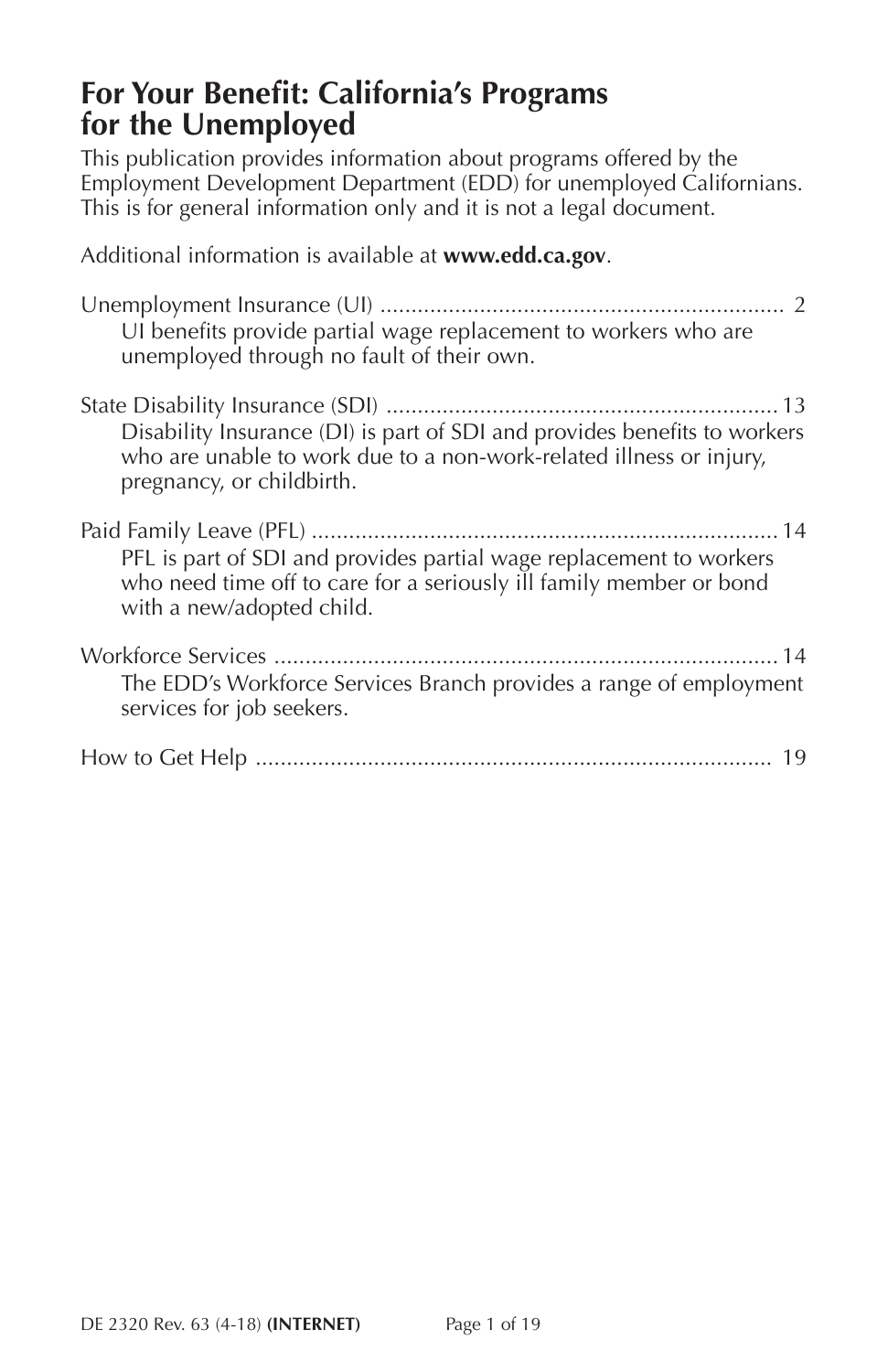# <span id="page-2-0"></span>**Unemployment Insurance (UI)**

UI is paid for by your employer and provides partial income replacement when you are unemployed and meet all eligibility requirements.

# **Who Should File a UI Claim**

To be eligible for UI benefits, you must be out of work, or partially unemployed, due to no fault of your own, be physically able to work, be available for work, ready to accept work, and actively looking for work.

# **When to File**

You may apply for benefits as soon as you are unemployed or your work hours are reduced. Your claim will begin on the Sunday of the week in which you file your claim.

All claims have a one-week, unpaid waiting period. The waiting period does not begin until you file a claim, certify for benefits, and meet all eligibility requirements.

# **What You Need to File**

To file a claim, you need to provide your:

- Name, (including all names you used while working) and Social Security number.
- Mailing and residence address (if different) and phone number.
- Last employer's complete name, address (mailing and physical location), and phone number.
- Last day worked and the reason you're no longer working (laid off, quit, fired, or left work because of a trade dispute).
- Work history during the 18 months prior to filing your claim, including out-of-state employment. Include all employers' names, dates employed, and wages earned.
- State-issued driver license number or identification card number.
- Citizenship status and if you have the legal right to work in the United States. If you indicate you're registered with the United States Citizenship and Immigration Services (USCIS, formerly INS) and authorized to work in the United States, you'll be asked for the title of your employment authorization document and information from the USCIS document, such as the Alien Registration Number, card number, and/or expiration date.

**Note:** Your last employer's name and address are very important, regardless of how long you worked for the employer(s). If you worked part-time, provide the number of hours you work each week.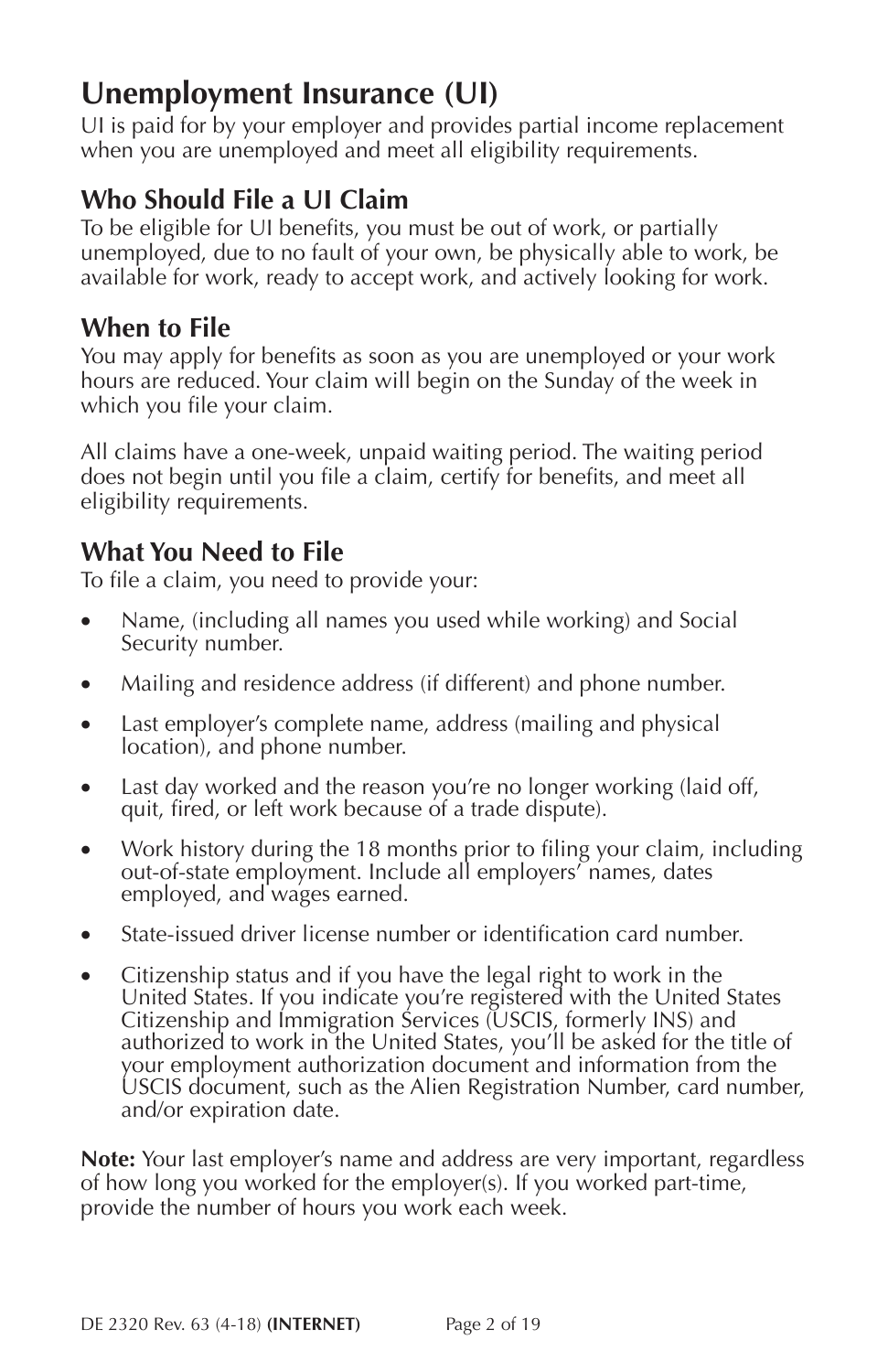**If you served in the military** in the last 18 months, you will need to provide information from your DD214 Member copy 4.

**If you worked for the federal government** during the last 18 months, you will need to provide information from your *Notice to Federal Employees About Unemployment Insurance*, Standard Form 8.

# **Warning**

Making a false statement or withholding information to receive benefits can be a felony. Penalties may include fines, a loss of benefits, and/or criminal prosecution. See additional information on fraud and penalties on page 12.

## **Employer Notification**

Your last employer is notified when you file a UI claim. Although your eligibility is determined by the EDD, employers fund the UI program and are required by law to provide any information that may affect your eligibility to receive benefits.

## **Types of Claims**

The claim you file depends on the type of employer you worked for and the state(s) where you worked.

You will file a:

- Regular California claim if you only worked in California, even if you now live outside of California.
- Federal claim if your employment was in civilian work for the federal government.
- Military claim if you served as a member of the United States Armed Forces.
- Combined wage claim if you earned wages in California and in at least one other state during the last 18 months.
- Interstate claim if you now reside in California and only worked in another state during the last 18 months. File your claim directly with the other state, the District of Columbia, Puerto Rico, or Canada. If you worked in the U.S. Virgin Islands, contact the EDD at 1-800-300-5616.

## **How to File**

You may file a UI claim using one of the following methods:

**• Online**

UI Online $S_M$  is the fastest and most convenient way to file your UI claim. Visit **[www.edd.ca.gov/UI\\_Online](http://www.edd.ca.gov/UI_Online)** to get started.

#### **• Phone**

Speak to an EDD representative Monday through Friday between 8 a.m. and 12 noon (Pacific Time), except on state holidays. Refer to page 19 for a list of UI phone numbers.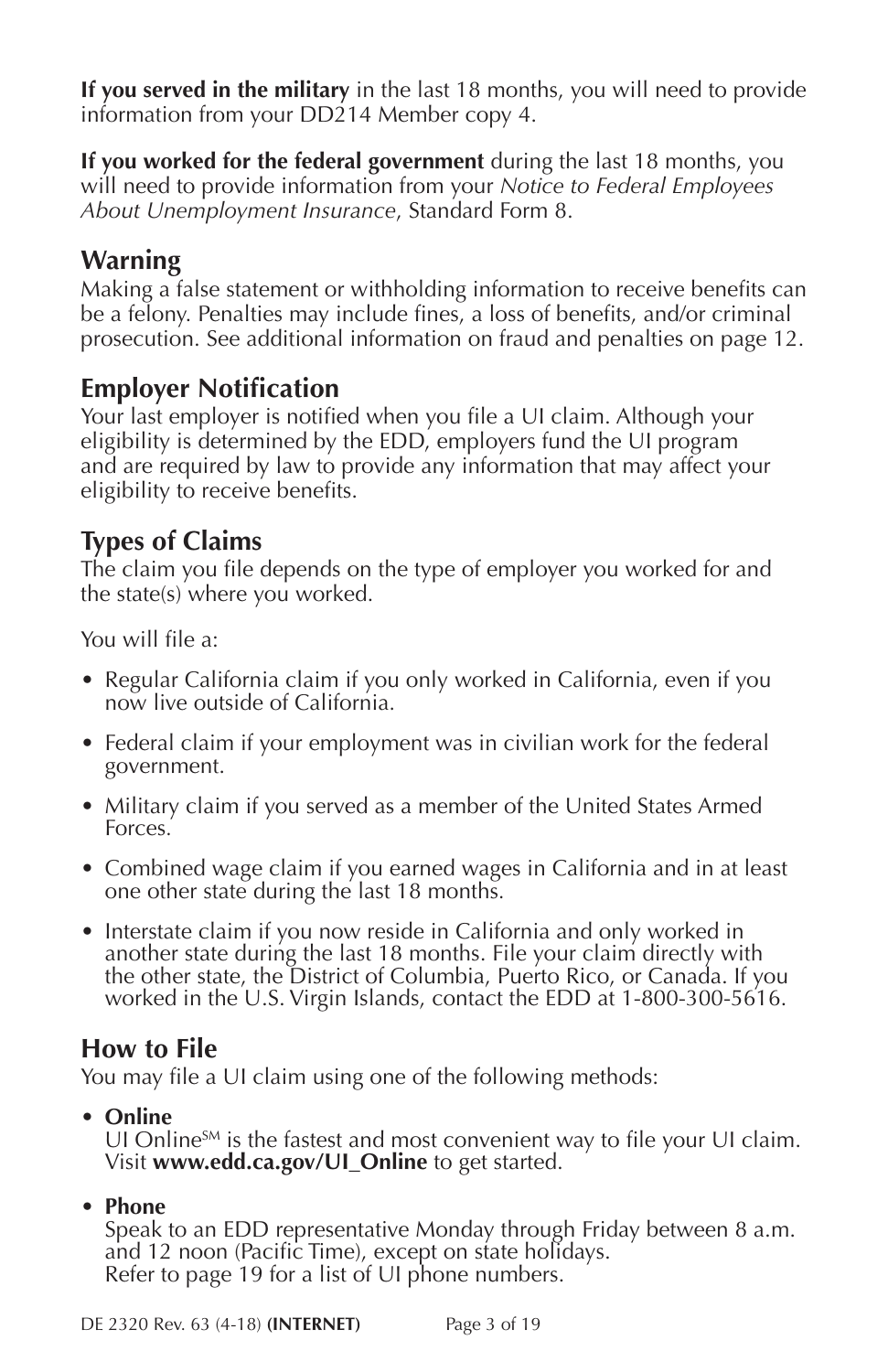#### **• Fax or Mail**

When filing a claim with UI Online some customers will be instructed to fax or mail their UI application to the EDD. If this occurs, the paper *Unemployment Insurance Application,* DE 1101I, will display.

For faster and more secure processing, fax the completed form to the number listed on the form. If mailing your UI application, use the address on the form and allow additional time for processing.

# **Beginning Date of Claim**

Your claim begins on the Sunday of the week in which you file your claim.

# **Ending Date of Claim**

Your claim ends on the Saturday, 52 weeks after your claim begins. If you exhaust your benefits prior to this date, you cannot file another California claim until the benefit year of the claim ends.

If you worked in another state during the last 18 months, you may be eligible to file a new claim in that state.

# **Minimum Earnings to Establish a Valid Claim**

You must have at least \$1,300 in earnings in one quarter of your base period or at least \$900 in earnings in the highest quarter and 1.25 times your highest quarter earnings in your total base period.

For example: If you have \$900 earnings in your highest quarter, you would also be required to have earned a total of \$1,125 in the base period  $($900 \times 1.25 = $1,125).$ 

# **How UI Benefits are Calculated**

The quarter in which you were paid the highest wages during the base period determines your weekly benefit amount (WBA). The WBA ranges from \$40 to \$450 per week.

The maximum benefit amount is 26 times the weekly benefit amount or one-half of the total base period wages, whichever is less.

Refer to the **[Unemployment Insurance Benefit Table](#page-16-0)** on page 16 to estimate your WBA.

# **Base Period**

There are two types of base periods used to establish a claim: the standard base period and the alternate base period.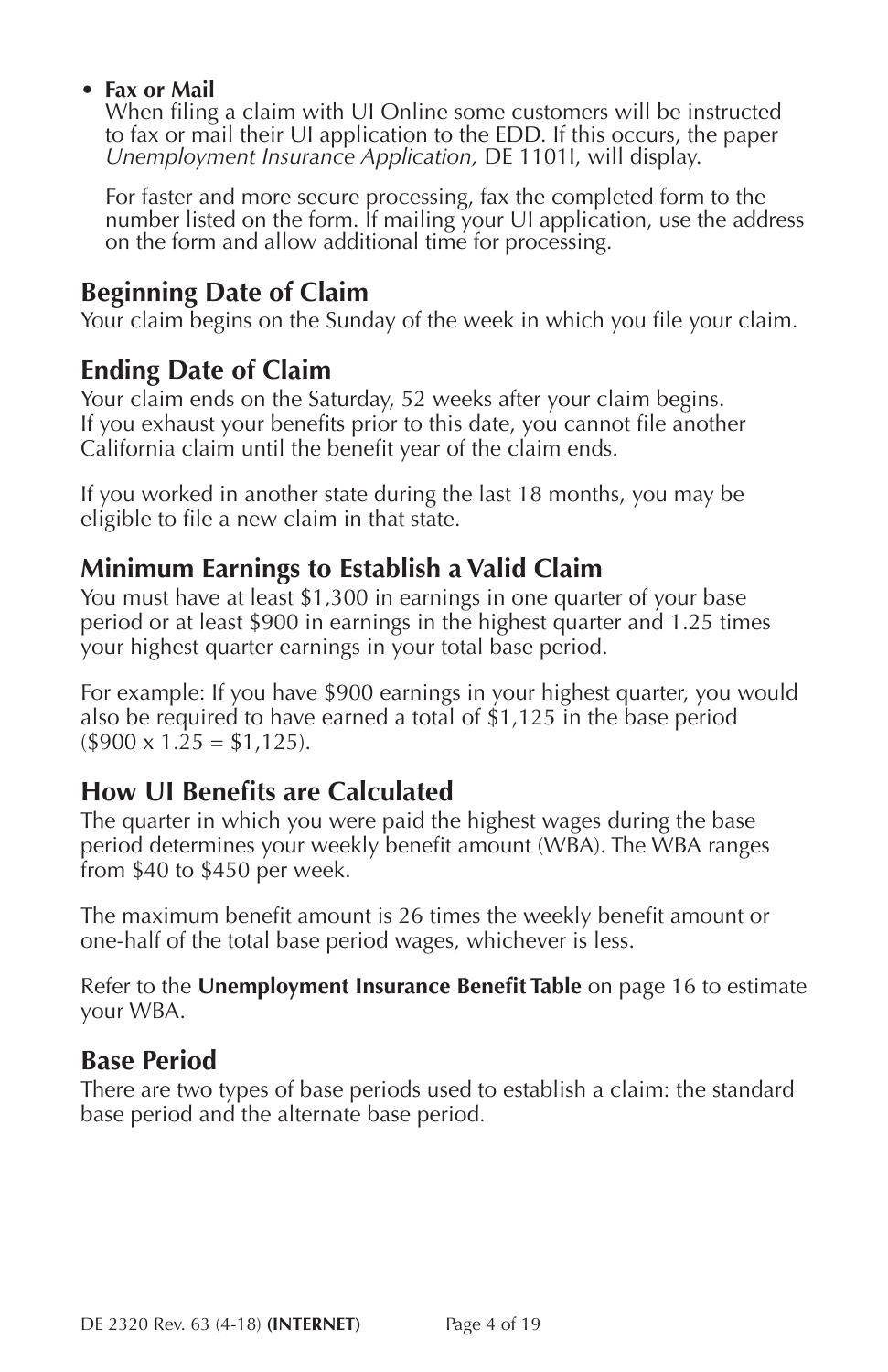## **Standard Base Period (SBP)**

The SBP is the first four of the last five completed calendar quarters prior to the beginning date of the claim.

Refer to the chart below. The shaded area represents a standard base period. The non-shaded area represents the quarter the claim is filed.



#### **Alternate Base Period (ABP)**

If you do not have sufficient wages in the standard base period, you may qualify to file a claim using the ABP.

The ABP is the last four completed calendar quarters prior to the beginning date of the claim.

The EDD will automatically file an ABP claim on your behalf if you're not eligible for a SBP claim.

You may be asked to provide additional wage information so the EDD can correctly calculate your benefit amount. If you receive an *Affidavit of Wages,* DE 23A, provide the requested documents and return to the EDD.

**Note:** The ABP can **only** be used when there are not enough wages earned in the standard base period.

Refer to the chart below. The shaded area represents the ABP. The nonshaded area represents the quarter the claim is filed.

| <b>APR</b> | <b>JULY</b> | OCT                                 | <b>JAN</b> |            |             |                                     |                                |
|------------|-------------|-------------------------------------|------------|------------|-------------|-------------------------------------|--------------------------------|
| MAY        | <b>AUG</b>  | <b>NOV</b>                          | FEB        |            |             |                                     |                                |
|            |             | <b>DEC</b>                          | MAR        |            |             |                                     |                                |
| <b>APR</b> | <b>JULY</b> | <b>OCT</b>                          | <b>JAN</b> | <b>APR</b> |             |                                     |                                |
| MAY        | <b>AUG</b>  | <b>NOV</b>                          | <b>FEB</b> | MAY        |             |                                     |                                |
|            |             | <b>DEC</b>                          | <b>MAR</b> | JUNE       |             |                                     |                                |
|            | <b>JULY</b> | <b>OCT</b>                          | <b>JAN</b> | <b>APR</b> | <b>JULY</b> |                                     |                                |
|            | <b>AUG</b>  | <b>NOV</b>                          | <b>FEB</b> | MAY        | <b>AUG</b>  |                                     |                                |
|            | <b>SEPT</b> | <b>DEC</b>                          | MAR        |            |             |                                     |                                |
|            |             | OCT                                 | <b>JAN</b> | <b>APR</b> | JULY        | <b>OCT</b>                          |                                |
|            |             | <b>NOV</b>                          | <b>FEB</b> | MAY        | <b>AUG</b>  | NOV                                 |                                |
|            |             | <b>DEC</b>                          | <b>MAR</b> |            |             | <b>DEC</b>                          |                                |
|            |             | <b>UUNEISEPT</b><br><b>JUNESEPT</b> |            |            |             | <b>JUNEISEPT</b><br><b>JUNESEPT</b> | If your<br>claim<br>begins in: |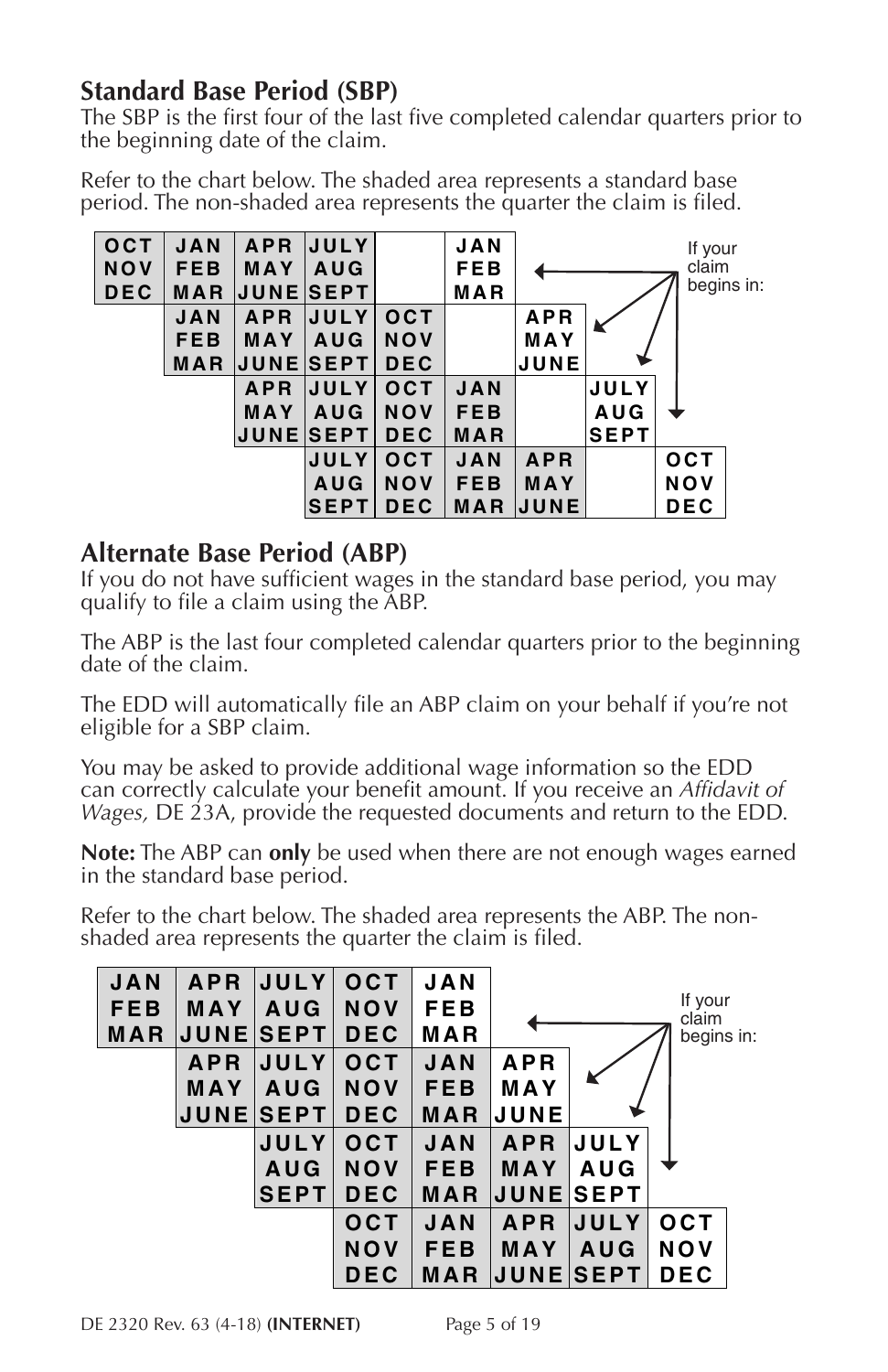# **Waiting Period**

Unemployment Insurance claims have a mandatory, one week, unpaid waiting period. This waiting period generally takes effect on the first eligible week of a claim and prior to benefits being paid. Do not wait to file your claim because the waiting period cannot be served until a claim has been filed.

# **How to Certify for Benefits**

To serve your waiting period and receive benefit payments, you must meet all eligibility requirements and certify for benefits every two weeks.

There are three ways to certify for benefits:

**• UI OnlineSM: [www.edd.ca.gov/UI\\_Online](www.edd.ca.gov/UI_Online)**

This is the fastest way to certify for benefits and report work and wages. To use UI Online, you must create a secure login through Benefit Programs Online **and** complete a one-time registration for UI Online.

For added convenience, UI Online Mobile<sup>SM</sup> is available from mobile devices.

- **• EDD Tele-CertSM:** 1-866-333-4606 Certify over the phone by calling 1-866-333-4606. Select option 2 and follow all instructions. To access EDD Tele-Cert you must create a PIN.
- **• Mail:** *Continued Claim* form, DE 4581 Complete, sign, and mail the form to the EDD.

**Note:** For faster processing, certify through UI Online or EDD Tele-Cert.

#### **Payments**

Payments are issued after you certify for benefits and continue to meet all eligibility requirements for every week you claim benefits.

#### **EDD Debit CardSM**

After your first payment is authorized, Bank of America will mail you an EDD Debit Card. The card is valid for three years and used for all Disability Insurance (DI), Paid Family Leave (PFL), and Unemployment Insurance (UI) benefits.

If you have an EDD Debit Card from a previous DI, PFL, or UI claim that is still valid, you will not be mailed a new card until the card has expired.

For more information, visit **<www.bankofamerica.com/eddcard>**.

#### **Tax Requirements**

UI benefits are subject to federal income tax, but exempt from California state income tax. Each time you certify for benefits, you can choose to withhold the 10 percent federal income tax from your weekly benefit payment. Otherwise, you will be required to pay the tax at the end of the year, when you file your tax return.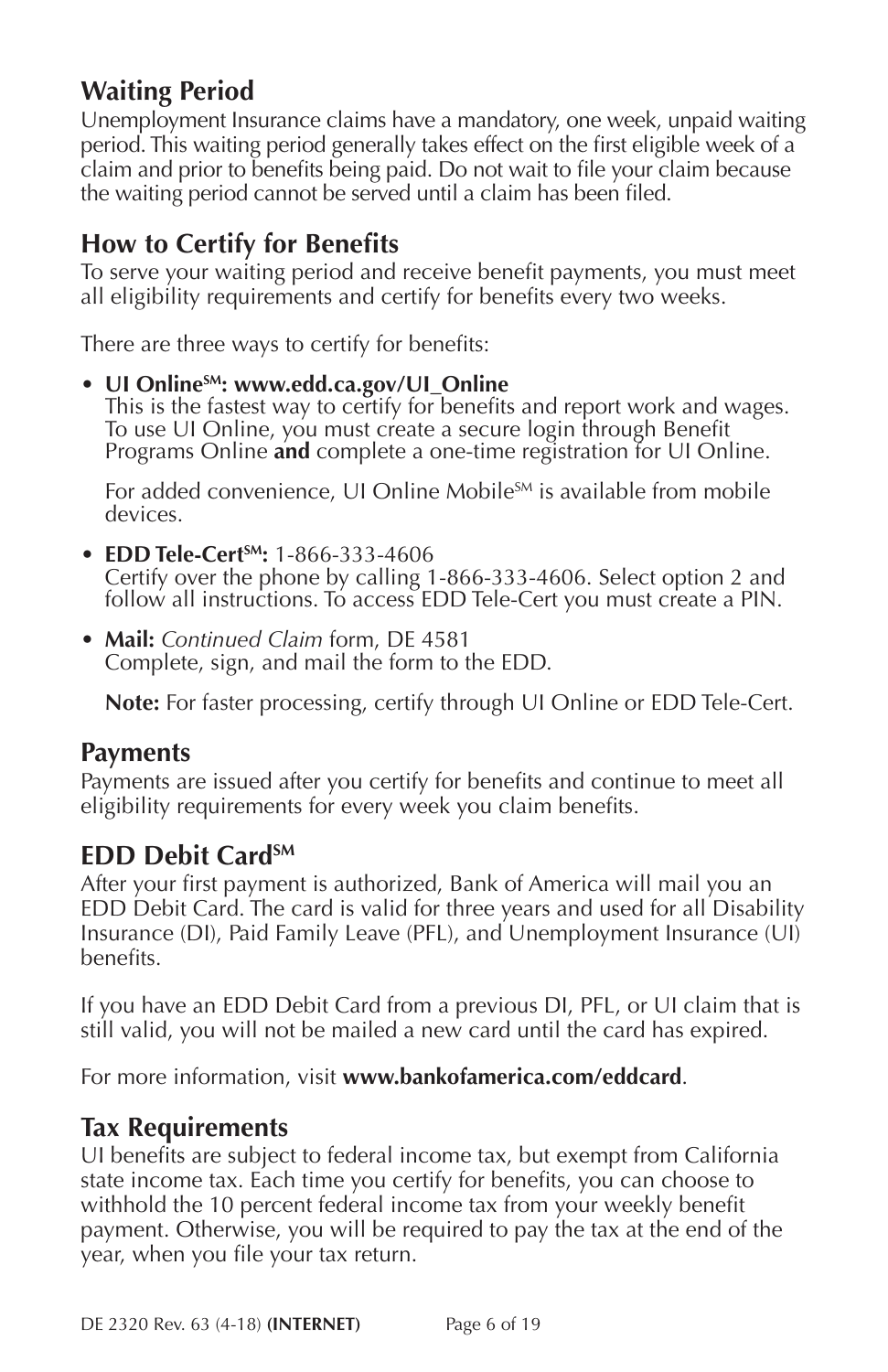Each January, the EDD mails a Form 1099G to individuals who received UI benefits during the previous calendar year. Use the form to report important tax information on your federal tax return. You can access Form 1099G information for up to the past five years and/or request duplicate copies through UI Online or by calling 1-866-401-2849.

# **Child Support Obligations**

Your UI benefits may be reduced if you're required to pay child support payments to a court, District Attorney's office, or other child support enforcement agency.

# **Report Earnings**

You are required to report **all** work, wages, and other income to the EDD during the week they were earned, not when you receive your pay. Failure to properly report your earnings can result in overpayments and penalties.

Types of income to report:

- 
- 
- 
- Commissions Tips
- 
- 
- Holiday pay **•** Standby pay
- Holding fees Bereavement
- Residuals Back-pay
- 
- Piece work Vacation pay
- Idle time pay **•** In-lieu-of-notice pay
- Jury fees Bonuses
	-
- Witness fees Self-employment income
- Reuse pay Strike benefits/picket pay
	-
	-
	-
- Awards Paid sick leave
- Workers' Compensation pension, retirement, annuity
- **Note:** You must report board, lodging, meals, or any other payment you receive instead of money when you work. If you are unsure about how to report wages, contact the EDD.

# **Pension or Retirement Pay**

UI benefits may be reduced if you are receiving a pension, retirement pay, annuity, or other similar payment based on your previous work.

Social Security benefits are not deductible and do not need to be reported to the EDD.

# **Part-Time Work**

If you work less than full-time, you may still be eligible for partial UI benefits. The first \$25 or 25 percent of your gross total earnings for the week (whichever is greater) will not be counted toward your benefit amount. The amount remaining will be deducted from your weekly benefit amount.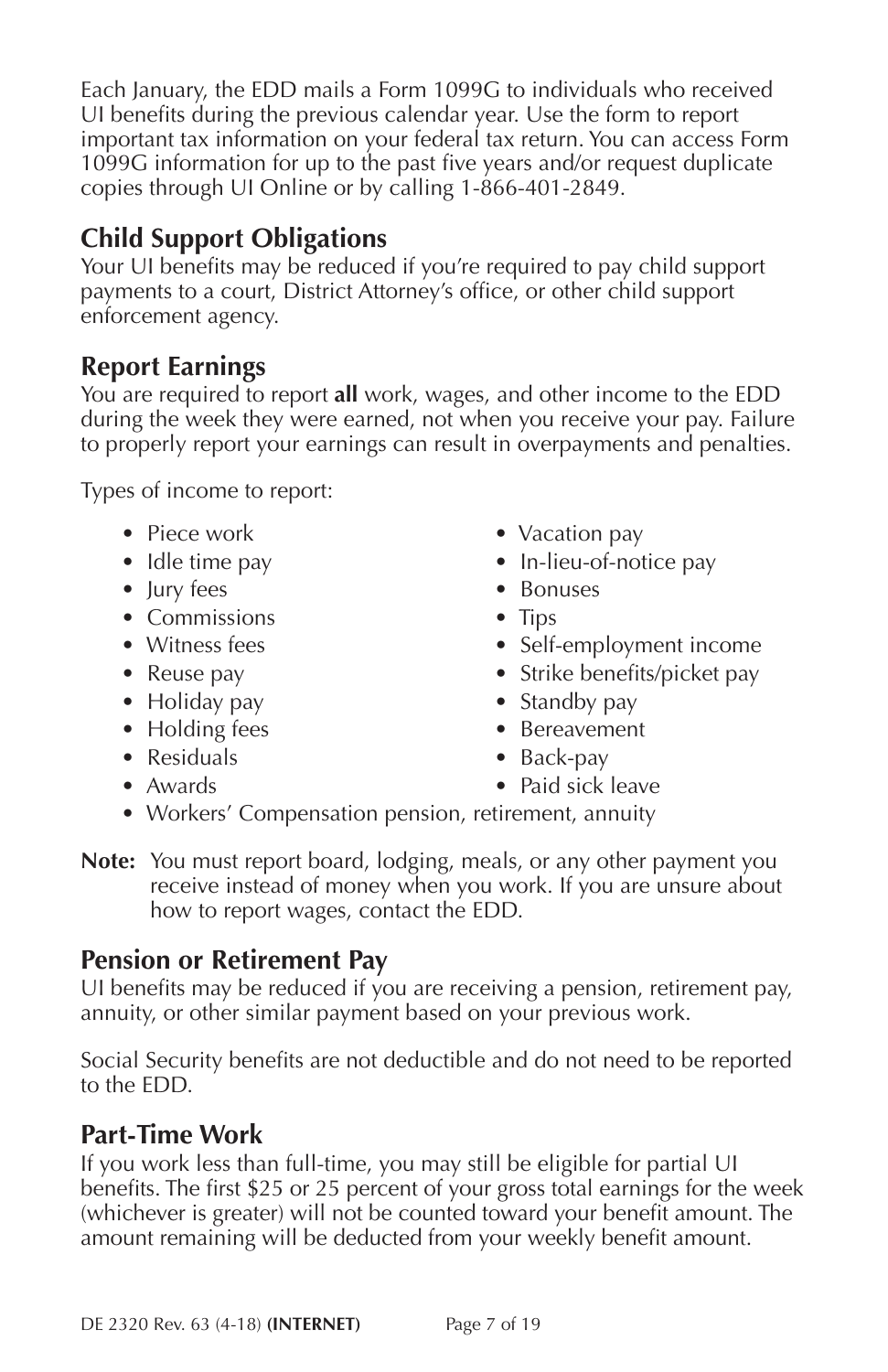Example 1:

Your weekly benefit amount is \$50. You earn \$30. You must report the \$30; however, the first \$25 is not counted, leaving \$5 to deduct from your weekly benefit amount. You would receive \$45 (\$50 minus \$5) in UI benefits.

Example 2:

Your weekly benefit amount is \$400. You earn \$200. You must report \$200; however, the first 25 percent (\$50) is not counted, leaving \$150 to deduct from your weekly benefit amount. You would receive \$250 (\$400 minus \$150) in UI benefits.

# **How Your Eligibility is Determined**

To be eligible, you must be:

- Out of work due to no fault of your own.
- Physically able to work.
- Ready to accept work.
- Actively looking for work.

If you were laid off, you're considered to be out of work through no fault of your own.

If you quit your last job, were fired, or unemployed due to a strike or lockout, the EDD will schedule a phone interview with you to collect information on the reason you're no longer working. Your UI benefits cannot be paid until your phone interview is complete, you certify for benefits, and the EDD determines your eligibility.

You have the right to request more time to gather information, contact witnesses, or obtain the advice of a representative. If the eligibility issue involves an employer, the EDD may contact the employer.

If you are sent a written request for more information and you respond by mail, the EDD interviewer will use the information provided to determine your eligibility.

If you're denied benefits for any reason throughout your claim, including insufficient wages to establish a claim, a written *Notice of Determination,* DE 1080CZ, will be mailed to you explaining the reason along with your appeal rights.

**Important:** Your benefits can be delayed or denied if you're not available for the interview or do not submit the required information. The EDD will make a decision of eligibility based on the information available.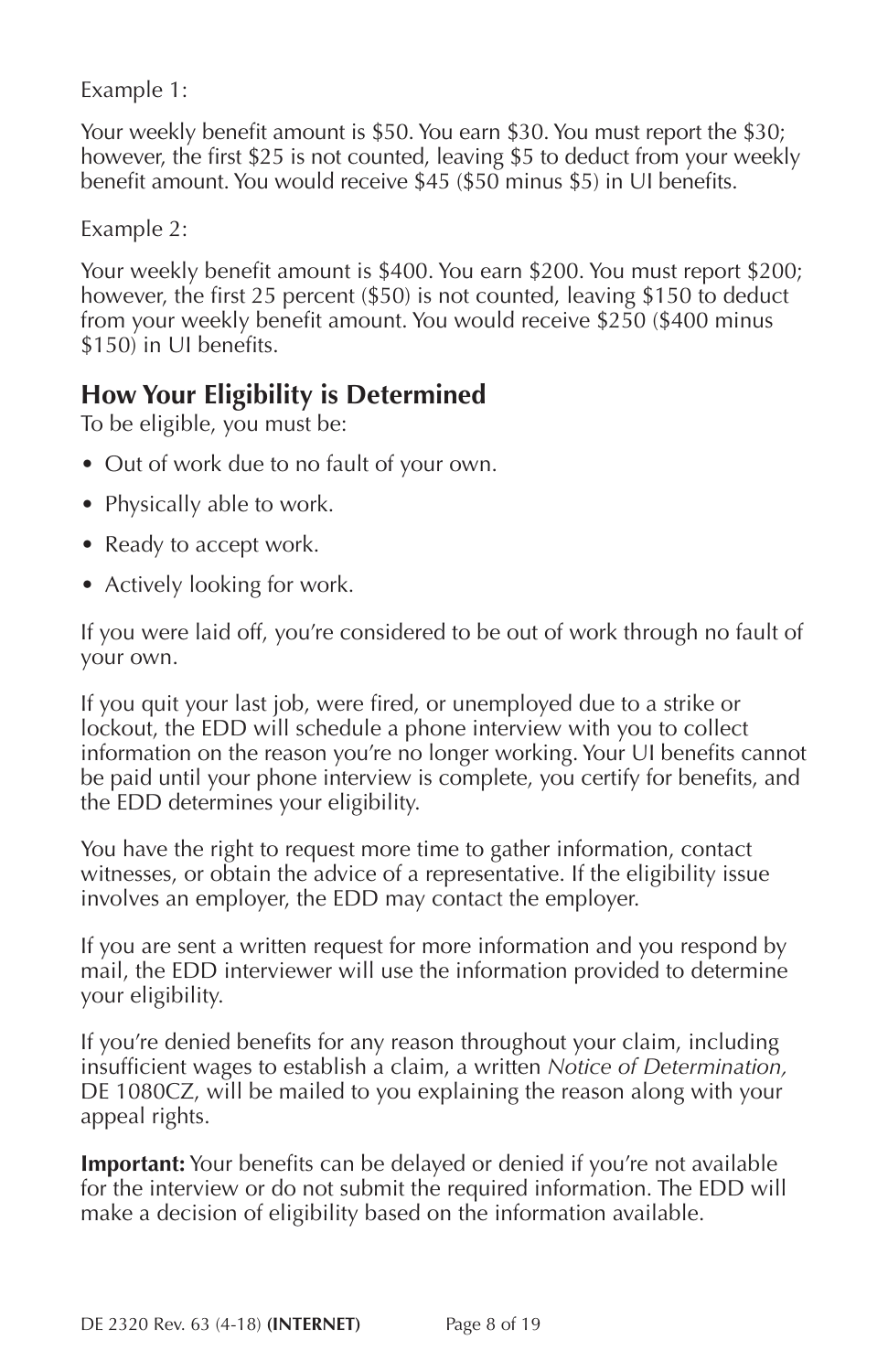# **Appeals Process**

If you're denied UI benefits, you have the legal right to appeal the decision by completing and mailing the *Appeal Form,* [DE 1000M.](http://www.edd.ca.gov/pdf_pub_ctr/de1000m.pdf) To be considered timely, it must be mailed within 30 calendar days from the mailing date of the *Notice of Determination,* DE 1080CZ. If you miss the 30-day deadline, you may still appeal, but you must show good cause for the delay.

Your appeal will be heard by an independent administrative law judge. Hearings are informal, but all testimony is taken under oath and is subject to cross-examination. The office of appeal will notify you of when and where the hearing will be held.

Before the hearing, you have the right to review all records affecting your appeal. Those records are provided by California Unemployment Insurance Appeals Board (CUIAB). You can request records from the EDD to prepare for your hearing.

At the hearing, you may be represented by yourself, a union official, an attorney, or anyone else you select. You may bring any relevant documentation you may have to support your case.

After the hearing, you are mailed the administrative law judge's decision. If you're not satisfied, you may submit a second level appeal to the CUIAB.

For information on how the UI code is applied, including current case studies, see the Benefit Determination Guide. A copy is available at **<www.edd.ca.gov/uibdg>**.

**Important:** You're required to continue to certify for benefits while your claim is under appeal. If the original decision is reversed, the EDD can quickly issue all back payments to you. **Failure to comply could result in your benefits being denied or delayed.**

## **Cancelling a Claim**

You may cancel a claim if you meet **all** of the following criteria:

- No benefits have been paid.
- You're not disqualified for benefits due to an eligibility issue.
- An overpayment has not been established on the claim.
- You notify the EDD before the 52-week benefit year ends.

Once a claim is canceled, it cannot be re-established with the same beginning date. You must file a new claim, which will have a later beginning date.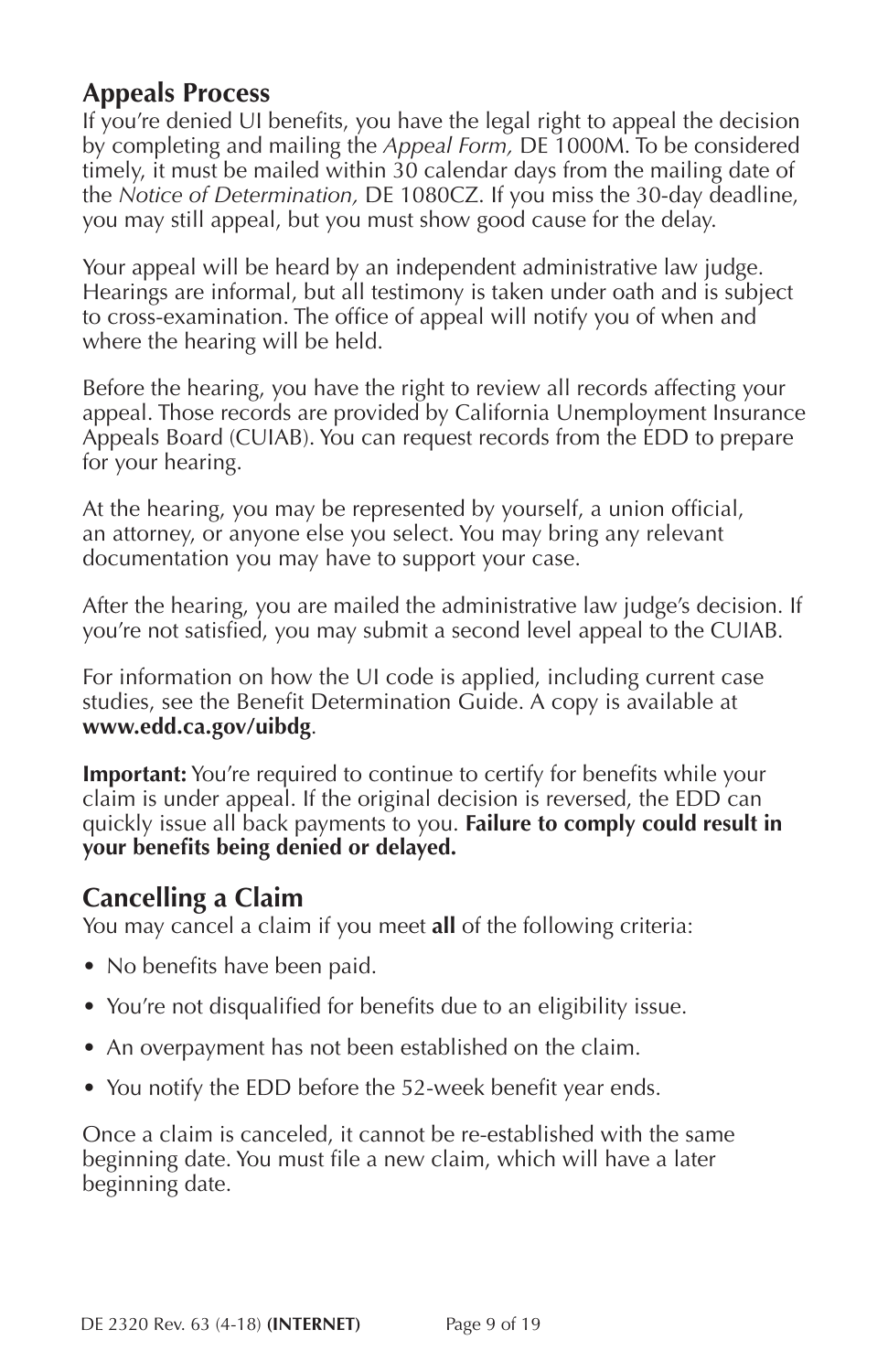# **Workers Not Covered by Unemployment Insurance**

The following groups of workers are not normally covered:

- Elected officials.
- Self-employed, unless participating in elective coverage.
- Students enrolled and regularly attending classes at the school or education institution where employed.
- Members of a Limited Liability Company (LLC) that are treated as a partnership for federal income tax reporting purposes.
- A student's spouse who is working for an educational institution in an employment program provided for the purpose of financially aiding the student.
- Parents employed by their children.
- Husbands and wives employed by each other.
- Certain state-licensed salespersons paid only by commissions.
- Caddies and jockeys.

If you do not know whether you are covered, do not waive your rights. Contact the EDD for more information.

## **Elective Coverage**

Under certain conditions, employers of the individuals whose services are not covered may elect to cover those services. If you're not sure whether you're eligible for these benefits, contact the EDD.

# **Request a Claim Print Out**

You may request a print out of your claim through one of the following methods:

- UI Online at **www.edd.ca.gov/UI Online** (account required). Select **Claim History** and print.
- Call the EDD at 1-800-300-5616.

# **Special Programs**

#### **California Training Benefits (CTB)**

If you're attending school or training while receiving UI benefits, you may qualify for the CTB program.

If eligible, you can further your education, upgrade your skills, and/or learn a new trade while attending an EDD-approved training or school program to be more competitive in today's labor market.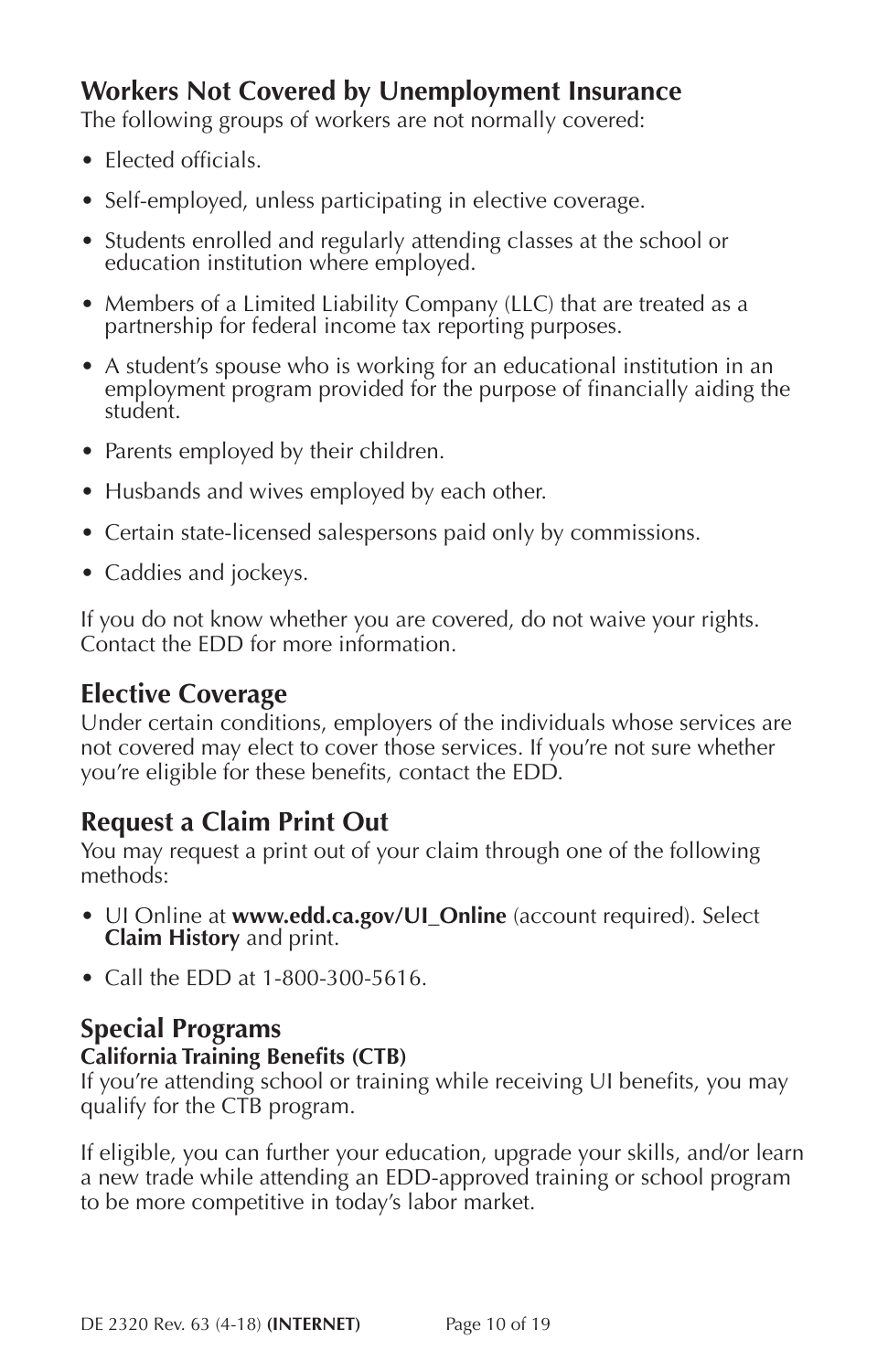While in school or training, you'll be exempt from the requirements to be available for work, actively seek work, and accept work. You may also be eligible for additional weeks of benefits. Learn more at

#### **[www.edd.ca.gov/unemployment/California\\_Training\\_Benefits.htm](www.edd.ca.gov/unemployment/California_Training_Benefits.htm)**.

**Note:** The EDD does **not** cover any educational or training-related expenses such as tuition, fees, books, supplies, or transportation. However, there are state, federal, or employer programs that may fund your school or training.

# **Training Extension (TE)**

A TE provides additional benefits to individuals who have been approved for California Training Benefits (CTB), while completing school or training. Only one TE is allowed for each CTB-approved training period.

If interested, you must contact the EDD to inquire about a TE before receiving the 16th week of benefits. For claims that have less than 16 weeks of benefits, you **must** contact the EDD before the claim reaches a zero balance.

# **Workforce Innovation and Opportunity Act (WIOA)**

The WIOA is a federally funded program that provides a range of employment services, education, training, and support services to help job seekers and workers. In California, WIOA services are provided through America's Job Center of CaliforniaSM (AJCC) locations. AJCC locations throughout the state provide in person assistance for no cost. To find an office near you, visit **[www.edd.ca.gov/Office\\_Locator](www.edd.ca.gov/Office_Locator)** or call 1-877-872-5627.

# **Disaster Unemployment Assistance (DUA)**

The federal DUA program provides financial assistance to individuals whose employment or self-employment has been lost or interrupted as a direct result of a major disaster and who are **not** eligible for regular UI benefits. These benefits are available only when the President of the United States declares a major disaster.

If DUA benefits are available, information will be posted on the EDD website at **<www.edd.ca.gov>**.

## **Trade Adjustment Assistance (TAA)/Re-employment Trade Adjustment Assistance (RTAA)**

The TAA program is a federally funded program that provides training and training-related benefits and services to workers who are certified by the U.S. Department of Labor as having lost their jobs, or had their hours and wages reduced, as a result of increased imports from, or a shift in production to, a foreign country.

The RTAA program provides wage subsidies to individuals age 50 or older who return to work paying less than their former trade impacted employment.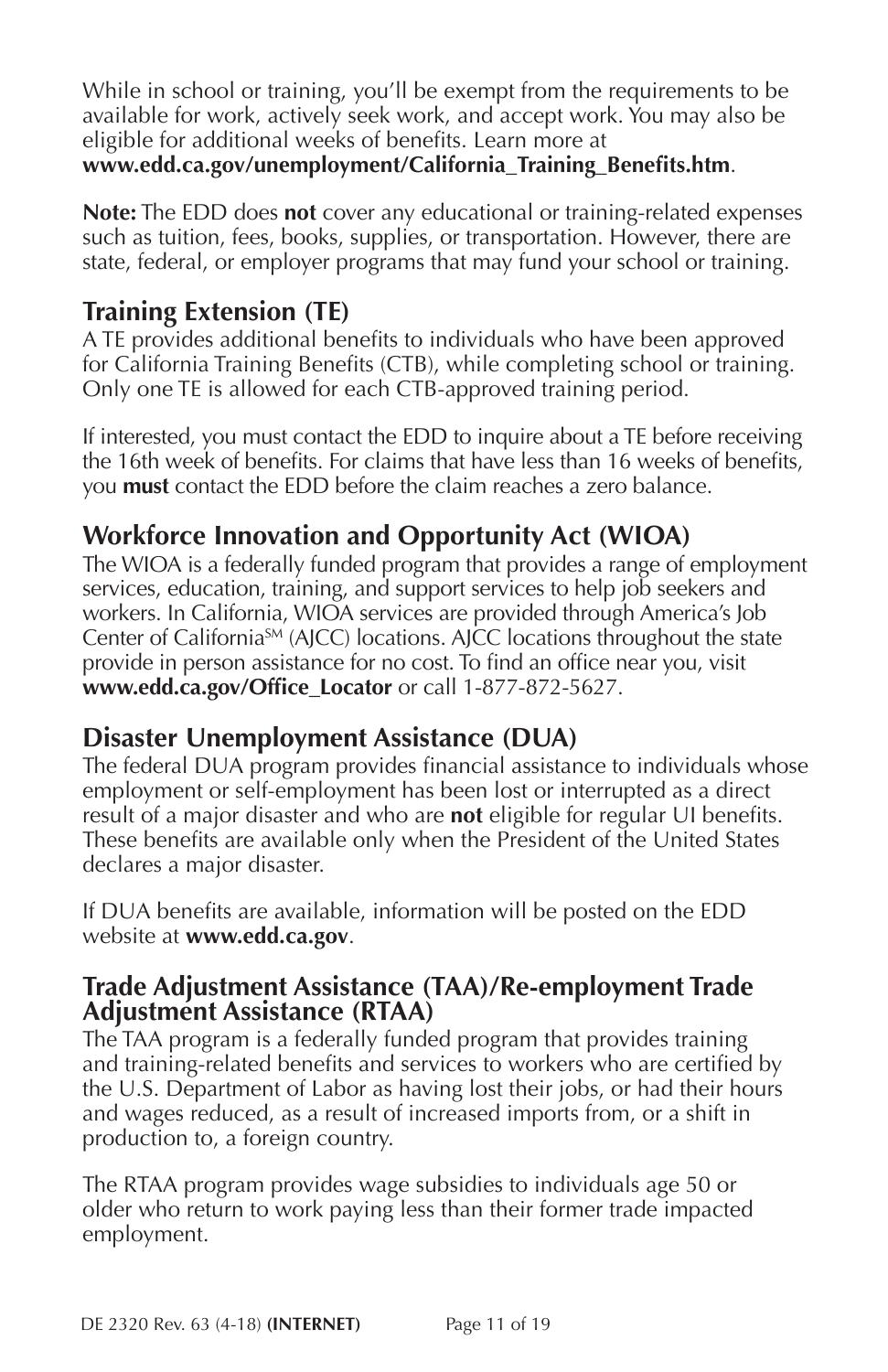# **Extended Benefits**

Extended benefits are available to workers who have exhausted regular unemployment insurance benefits when the unemployment rate equals or exceeds a certain percentage established by state and/or federal law or when the federal government approves special extended benefit legislation.

# **Railroad Unemployment Benefits**

Railroad workers may claim benefits under the U.S. Railroad Unemployment Insurance Act. This program is administered by the U.S. Railroad Retirement Board (RRB).

To file a claim, call the toll-free number at 1-877-772-5772 between 9 a.m. and 3:30 p.m., Monday through Friday to speak to an RRB representative or file online at **<www.rrb.gov>**.

## **Unemployment Insurance Fraud Prevention and Detection**

The Employment Development Department (EDD) takes the security of personal and confidential information very seriously. Therefore, all data submitted us is encrypted. Additional safeguards are built in to further protect your personal information from imposter fraud and identity theft.

Imposter fraud occurs when someone intentionally files an UI claim using another person's employment or personal information. The EDD actively investigates cases of imposter fraud and is committed to protecting the identities of legitimate claimants.

If we suspect that there may be identity or imposter issues, you'll receive a written request to validate the information provided to us. We'll also contact your former employer(s) and governmental entities to verify the documents and any information you supply.

For more information, download the *Protect Your Identity and Stop Unemployment Insurance Imposter Fraud,* DE 2360EE, brochure from the EDD website at **[www.edd.ca.gov/pdf\\_pub\\_ctr/de2360ee.pdf](www.edd.ca.gov/pdf_pub_ctr/de2360ee.pdf)**.

To report UI fraud, visit **<https://askedd.edd.ca.gov>** and select **Report Fraud** to submit a Fraud Reporting Form online or call the EDD toll-free fraud hotline at 1-800-229-6297.

## **Penalties**

Making a false statement or withholding information to receive benefits can be a felony. Penalties may include a loss of benefits, a false statement disqualification, and/or criminal prosecution.

A false statement disqualification denies benefits from 2 to 23 weeks. The disqualification stays on your record for three years or until served, whichever comes first. To serve false statement weeks, you must continue to certify for UI benefits, and meet all other eligibility requirements. You will not be paid during this time.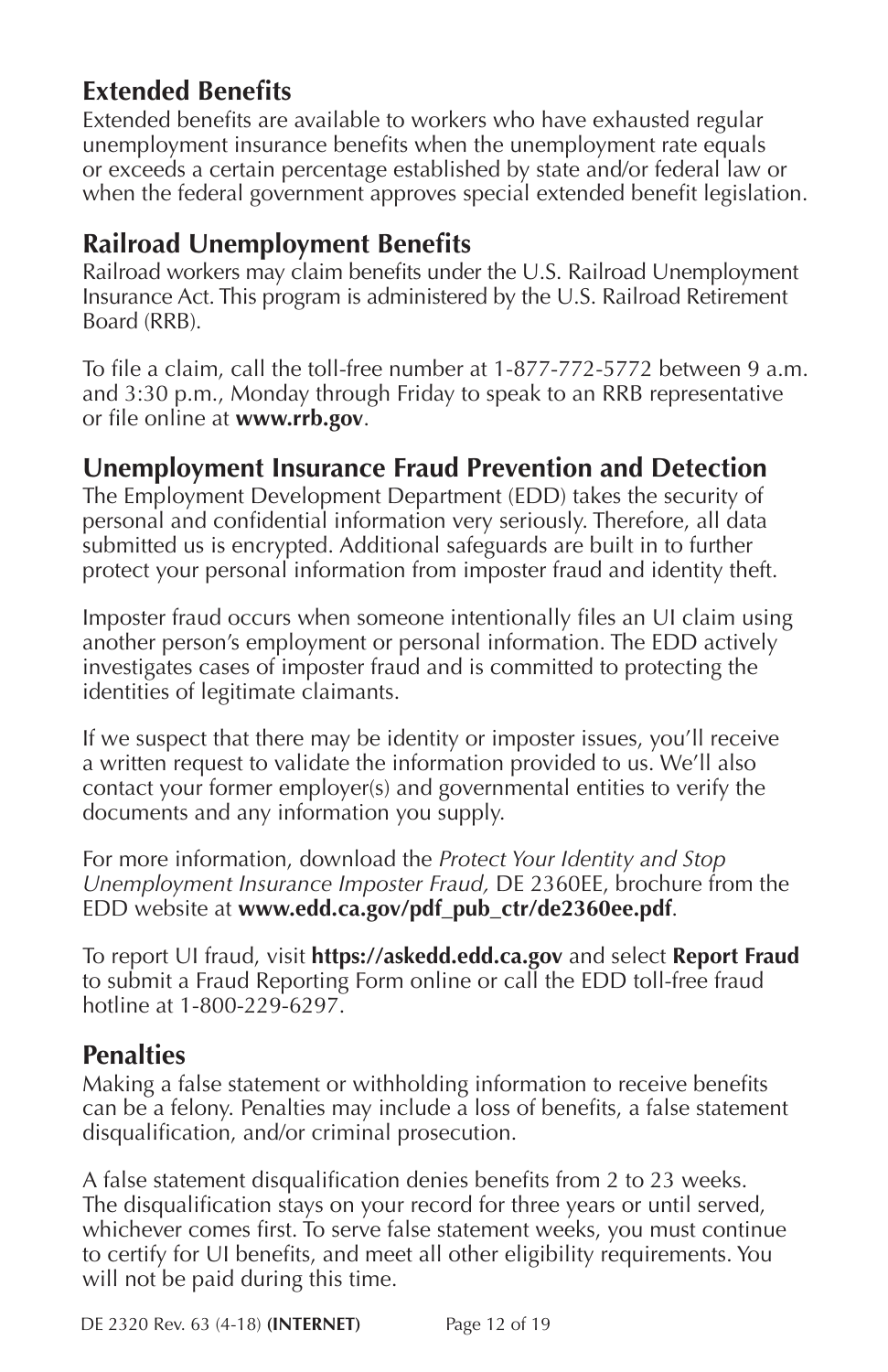# <span id="page-13-0"></span>**Benefit Audits**

The EDD conducts audits by cross-referencing employer information with unemployment (UI) claim information. This allows us to determine if a claimant received benefits after returning to work. Overpayments and penalties collected from these audits ensure the solvency of the UI Trust Fund and help reduce UI taxes.

# **Social Security Number Verification**

The EDD may require you to verify your Social Security number (SSN) as issued to you by the Social Security Administration (SSA).

Your eligibility for benefits may be affected if:

- The SSN provided is under a different name or belongs to another individual.
- The SSN is not valid.
- The SSN was never issued by the SSA.
- The wages in the base period belong to another individual.
- The date of birth at the SSA is different than the date of birth you gave when you filed your claim.

If the EDD requires you to verify your SSN, you may be asked to submit a complete copy of your Social Security Statement. To obtain a copy of your complete Social Security Statement access the SSA website at **<www.ssa.gov>**.

A copy of your Social Security card will not satisfy this requirement.

# **State Disability Insurance (SDI)**

SDI is comprised of Disability Insurance and Paid Family Leave. Most workers covered by California UI are also covered by SDI. The program is funded entirely by workers through a payroll tax withheld from their earnings.

#### **Exceptions:**

- Employees of local public entities (except workers in district hospitals) are not covered by SDI unless the employer elects such coverage.
- Employees of the state or state-funded institutions of higher education may, through their collective bargaining units, elect to be covered by SDI.
- Self-employed individuals may elect to be covered by SDI.

# **Disability Insurance (DI)**

DI provides short-time, partial wage replacement benefits to workers who are unable to work due to a non-work-related illness or injury, pregnancy, or childbirth.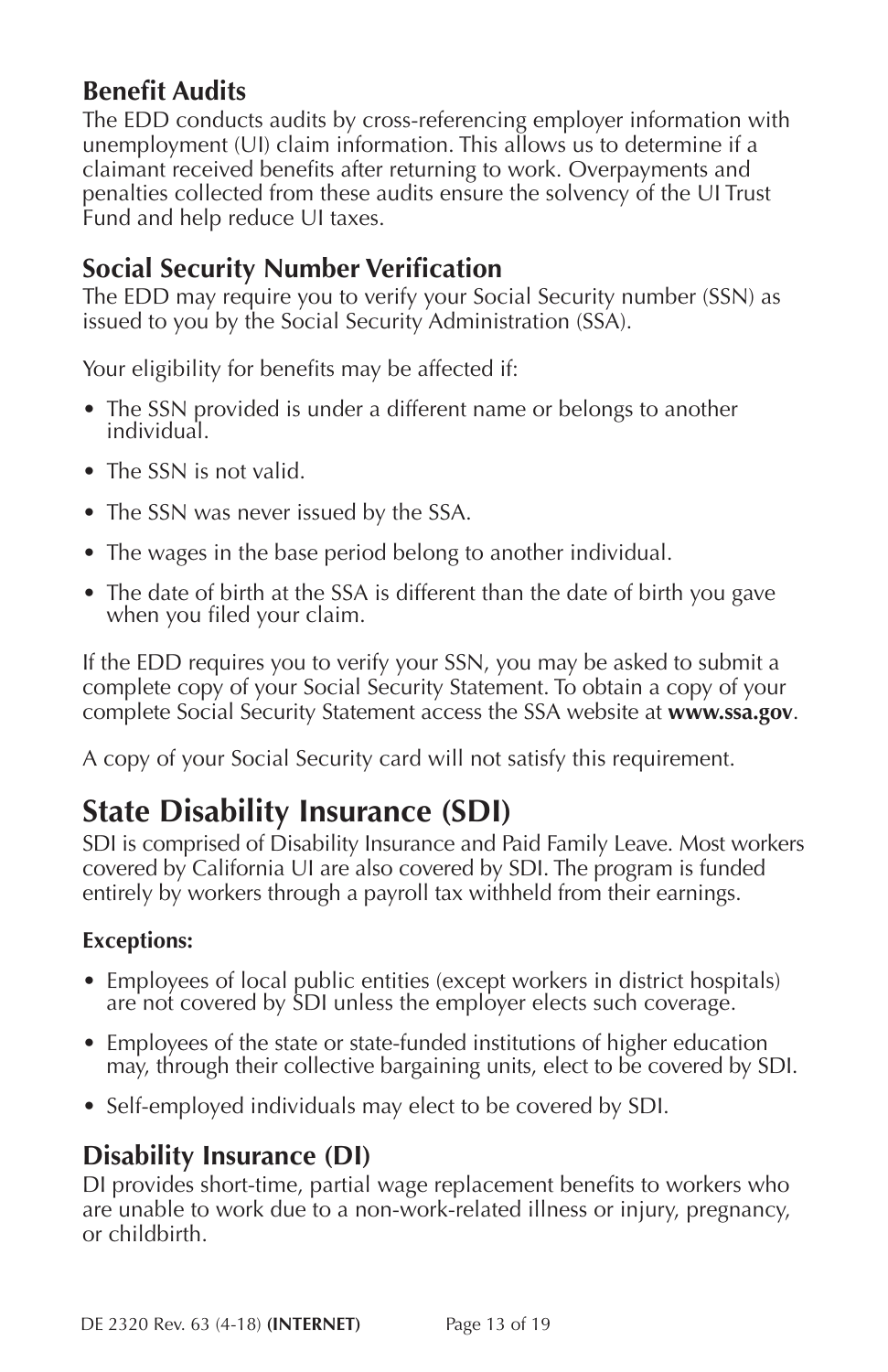<span id="page-14-0"></span>Your DI claim must be submitted within 49 days from the first day your disability begins. If you miss this deadline, you may lose benefits for the number of days that the claim is late unless you demonstrate good cause for the delay. For faster processing, file your claim using SDI Online.

The first seven days of a DI claim is a non-payable waiting period. Benefits begin with the eighth day of disability. DI is payable for a maximum of 52 weeks.

**Exception:** If a claim is filed for the same or related cause or condition within 60 days of the initial claim, there will be no new waiting period.

To file a claim or learn more, visit **<www.edd.ca.gov/disability>**. EDD staff are available from Monday through Friday between 8 a.m. and 5 p.m. (Pacific Time), except on state holidays.

Refer to page 19 for a list of DI phone numbers.

# **Paid Family Leave (PFL)**

PFL provides partial wage replacement benefits to individuals who need to take time off work to care for a seriously ill child, parent, parent-inlaw, grandparent, grandchild, sibling, spouse, or registered domestic partner. Benefits are also available to parents who need time to bond with a new child entering their family either by birth, adoption, or foster care placement. Unlike DI, there is no waiting period.

To file, or learn more visit **[www.edd.ca.gov/Disability/Paid\\_Family\\_Leave.htm](www.edd.ca.gov/Disability/Paid_Family_Leave.htm)**.

EDD staff are available from Monday through Friday between 8 a.m. and 5 p.m. (Pacific Time), except on state holidays.

Refer to page 19 for a list of PFL phone numbers.

# **Workforce Services**

The EDD partners with the America's Job Center of California<sup>SM</sup> (AJCC) network and provides no-cost employment services for job seekers and employers throughout California.

Workshops are offered on topics including job search, training, résumé writing, and interview techniques. Employers can use our many services to help recruit qualified candidates for open positions, train current employees, and organize job fairs and workshops. To find your nearest AJCC, visit **[www.edd.ca.gov/Office\\_Locator](http://www.edd.ca.gov/Office_Locator)**.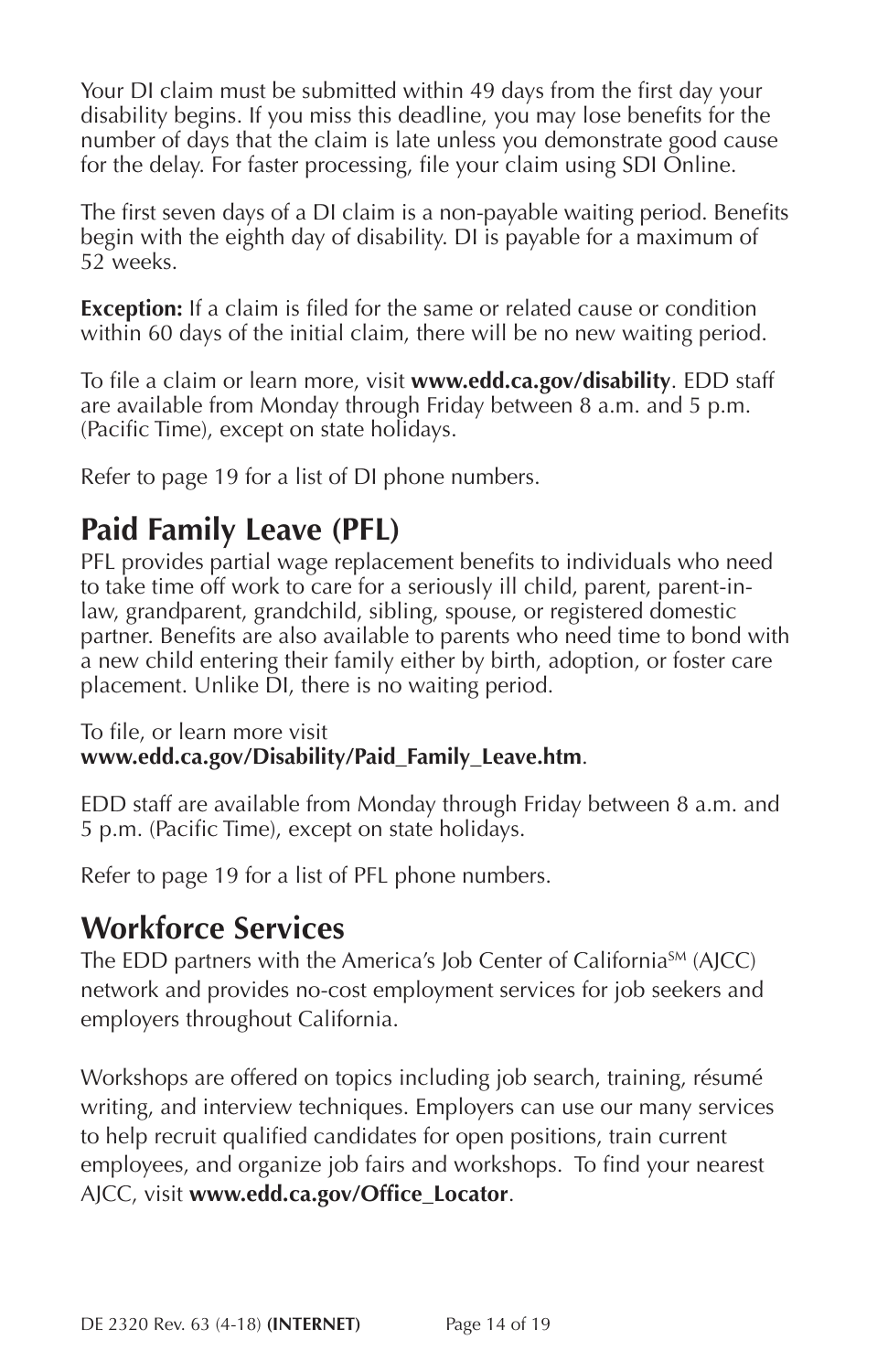# CallOBS<sup>SM</sup>

Job seekers can use CalJOBS to:

- Search for jobs 24 hours a day, 7 days a week. The CalJOBS mobile app is available for download on iTunes and Google Play.
- Create a résumé or upload multiple résumés.
- Explore vocational training, workshops, and other events within their local area.

**Note:** Registering for a CalJOBS account and posting a résumé is an eligibility requirement for many UI claimants. To register, visit **<www.caljobs.ca.gov>**.

# **Experience Unlimited Program**

Professionals from a wide variety of fields can take advantage of EDDsponsored job clubs. Experience Unlimited provides a place where job seekers can meet with other career professionals to share job leads, provide support, and update their job search skills at no cost. Resources include workshops, résumé evaluations, mock interviews, networking opportunities, and more.

# **Migrant and Seasonal Farmworkers Program**

Assistance is available to farmworkers and food processing workers who may be unfamiliar with the services available through the AJCC network or who have language barriers that might lessen the effectiveness of their job search.

## **Veterans Services Program**

This program assists eligible veterans achieve their employment goals. Services may include an individual employment plan, objective assessment, career counseling, labor market information, job referrals, job search workshops, and job development with potential employers.

# **Youth Employment Opportunity Program**

This special service helps youth, ages 15 through 25, achieve their educational and vocational goals. Services include peer advising, referrals to supportive services, workshops, job referrals and placement assistance, and referrals to training and community outreach efforts.

For more information on the programs and services listed above, visit **[www.edd.ca.gov/Jobs\\_and\\_Training](www.edd.ca.gov/Jobs_and_Training)**.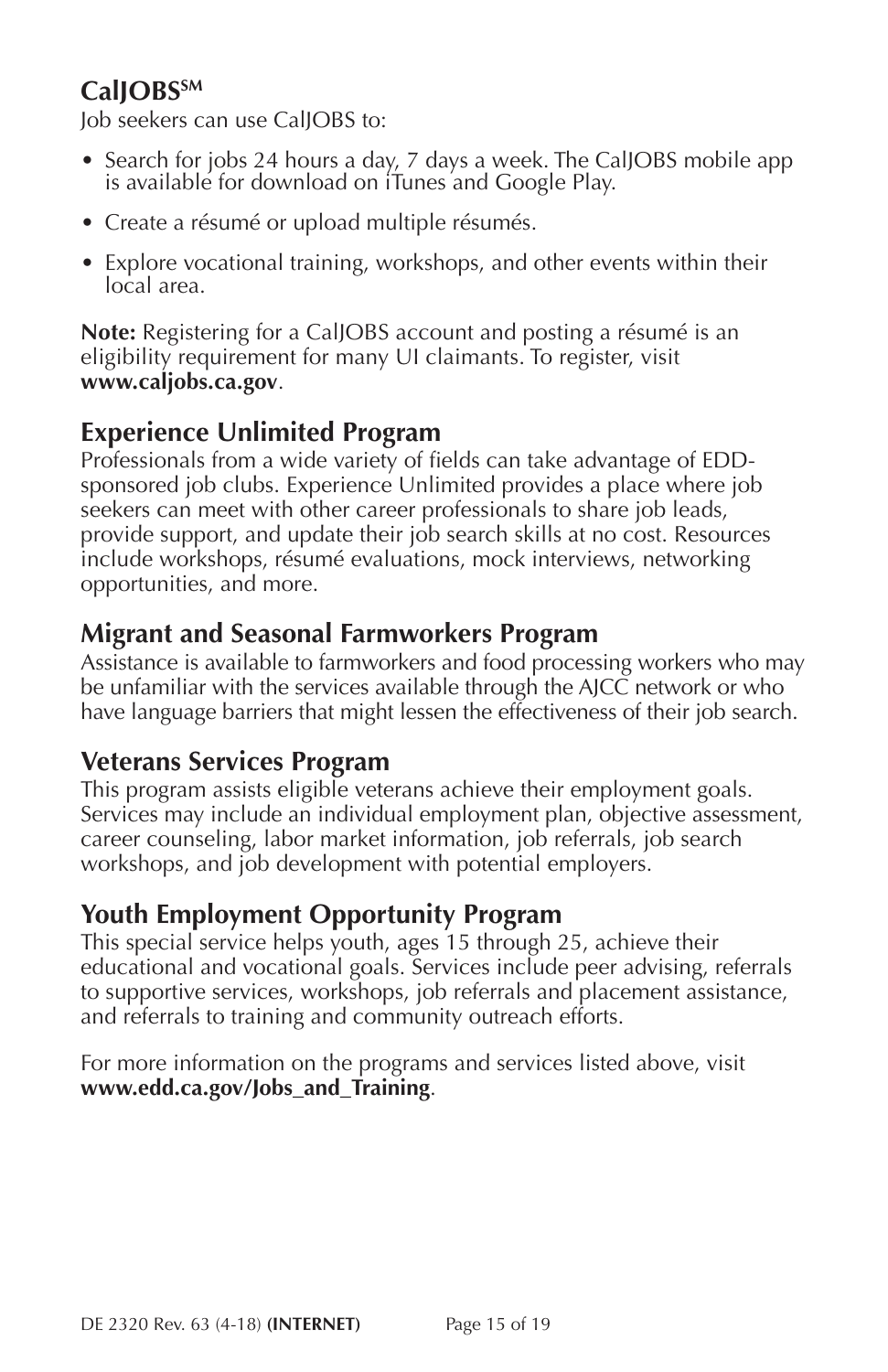#### <span id="page-16-0"></span>**Unemployment Insurance Benefit Table For New Claims with a Beginning Date of January 2, 2005 or After**

| Amount of<br>Wages in              | Weekly<br>Benefit |          | Amount of<br>Wages in            | Weekly<br>Benefit | Amount of<br>Wages in            | Weekly<br>Benefit |
|------------------------------------|-------------------|----------|----------------------------------|-------------------|----------------------------------|-------------------|
| <b>Highest Quarter</b>             | Amount            |          | <b>Highest Quarter</b>           | Amount            | <b>Highest Quarter</b>           | Amount            |
|                                    |                   |          |                                  |                   |                                  |                   |
| \$<br>$900.00 -$<br>$948.99$ \$40  |                   |          | $$2,210.01 - 2,236.00 \dots $86$ |                   | $$3,406.01 - 3,432.00  $132$     |                   |
| 974.99  41<br>$949.00 -$           |                   |          | $2,236.01 - 2,262.00 \dots 87$   |                   | $3,432.01 - 3,458.00 \ldots$ 133 |                   |
| $975.00 - 1,000.99 \dots .42$      |                   |          | $2,262.01 - 2,288.00 \dots 88$   |                   | $3,458.01 - 3,484.00 \ldots$ 134 |                   |
| $1,001.00 - 1,026.99 \ldots$ 43    |                   |          | $2,288.01 - 2,314.00 \dots 89$   |                   | $3,484.01 - 3,510.00 \dots 135$  |                   |
| $1,027.00 - 1,052.99 \ldots$ 44    |                   | 2,314.01 | $-2,340.00$ 90                   |                   | $3,510.01 - 3,536.00 \ldots 136$ |                   |
| $1,053.00 - 1,078.99 \ldots$ 45    |                   | 2,340.01 | $-2,366.00 \dots 91$             |                   | $3,536.01 - 3,562.00 \dots 137$  |                   |
| $1,079.00 - 1,117.99 \ldots$ 46    |                   |          | 2,366.01 - 2,392.00  92          |                   | $3,562.01 - 3,588.00 \ldots$ 138 |                   |
| $1,118.00 - 1,143.99 \ldots .47$   |                   |          | $2,392.01 - 2,418.00 \dots 93$   |                   | $3,588.01 - 3,614.00 \ldots 139$ |                   |
| $1,144.00 - 1,169.99 \ldots$ 48    |                   |          | $2,418.01 - 2,444.00 \dots 94$   |                   | $3,614.01 - 3,640.00 \dots 140$  |                   |
| $1,170.00 - 1,195.99 \ldots$ 49    |                   |          | $2,444.01 - 2,470.00 \dots 95$   |                   | $3,640.01 - 3,666.00 \ldots$ 141 |                   |
| $1,196.00 - 1,221.99 \ldots .50$   |                   |          | $2,470.01 - 2,496.00 \dots 96$   |                   | $3,666.01 - 3,692.00 \ldots 142$ |                   |
| $1,222.00 - 1,247.99 \ldots .51$   |                   |          | $2,496.01 - 2,522.00 \dots 97$   |                   | $3,692.01 - 3,718.00 \ldots$ 143 |                   |
| $1,248.00 - 1,286.99 \dots .52$    |                   |          | $2,522.01 - 2,548.00 \dots 98$   |                   | $3,718.01 - 3,744.00 \ldots$ 144 |                   |
| $1,287.00 - 1,312.99 \ldots .53$   |                   |          | $2,548.01 - 2,574.00 \dots 99$   |                   | $3,744.01 - 3,770.00 \dots 145$  |                   |
| $1,313.00 - 1,338.99 \ldots .54$   |                   |          | $2,574.01 - 2,600.00 \dots 100$  |                   | $3,770.01 - 3,796.00 \ldots 146$ |                   |
| $1,339.00 - 1,364.99 \ldots 55$    |                   |          | $2,600.01 - 2,626.00 \ldots 101$ |                   | $3,796.01 - 3,822.00 \dots 147$  |                   |
| $1,365.00 - 1,403.99 \ldots .56$   |                   |          | $2,626.01 - 2,652.00 \ldots 102$ |                   | $3,822.01 - 3,848.00 \ldots$ 148 |                   |
| $1,404.00 - 1,429.99 \dots .57$    |                   |          | $2,652.01 - 2,678.00 \ldots 103$ |                   | $3,848.01 - 3,874.00 \ldots$ 149 |                   |
| $1,430.00 - 1,455.99 \ldots .58$   |                   |          | $2,678.01 - 2,704.00 \ldots 104$ |                   | $3,874.01 - 3,900.00 \ldots 150$ |                   |
| $1,456.00 - 1,494.99 \ldots .59$   |                   |          | $2,704.01 - 2,730.00 \dots 105$  |                   | $3,900.01 - 3,926.00 \dots 151$  |                   |
| $1,495.00 - 1,520.99 \dots 60$     |                   |          | $2,730.01 - 2,756.00 \ldots 106$ |                   | $3,926.01 - 3,952.00 \dots 152$  |                   |
| $1,521.00 - 1,546.99 \ldots 61$    |                   |          | $2,756.01 - 2,782.00 \ldots 107$ |                   | $3,952.01 - 3,978.00 \dots 153$  |                   |
| $1,547.00 - 1,585.99 \ldots$ 62    |                   |          | 2,782.01 - 2,808.00  108         |                   | $3,978.01 - 4,004.00 \ldots 154$ |                   |
| $1,586.00 - 1,611.99 \ldots$ 63    |                   |          | $2,808.01 - 2,834.00 \ldots 109$ |                   | $4,004.01 - 4,030.00 \ldots 155$ |                   |
| $1,612.00 - 1,637.99 \ldots .64$   |                   |          | $2,834.01 - 2,860.00 \dots 110$  |                   | $4,030.01 - 4,056.00 \ldots 156$ |                   |
| $1,638.00 - 1,676.99 \ldots .65$   |                   |          | $2,860.01 - 2,886.00 \dots 111$  |                   | $4,056.01 - 4,082.00 \ldots 157$ |                   |
| $1,677.00 - 1,702.99 \ldots .66$   |                   | 2,886.01 | $-2,912.00 \dots 112$            |                   | $4,082.01 - 4,108.00 \ldots 158$ |                   |
| $1,703.00 - 1,741.99 \ldots 67$    |                   |          | $2,912.01 - 2,938.00 \dots 113$  |                   | $4,108.01 - 4,134.00 \ldots 159$ |                   |
| $1,742.00 - 1,767.99 \ldots$ 68    |                   |          | 2,938.01 - 2,964.00  114         |                   | $4,134.01 - 4,160.00 \ldots 160$ |                   |
| $1,768.00 - 1,806.99 \ldots$ 69    |                   |          | $2,964.01 - 2,990.00 \dots 115$  |                   | $4,160.01 - 4,186.00 \ldots 161$ |                   |
| $1,807.00 - 1,832.99 \ldots .70$   |                   |          | $2,990.01 - 3,016.00 \ldots 116$ |                   | $4,186.01 - 4,212.00 \ldots 162$ |                   |
| $1,833.00 - 1,846.00 \ldots 71$    |                   |          | $3,016.01 - 3,042.00 \ldots 117$ |                   | $4,212.01 - 4,238.00 \ldots 163$ |                   |
| $1,846.01 - 1,872.00 \ldots 72$    |                   |          | $3,042.01 - 3,068.00 \dots 118$  |                   | $4,238.01 - 4,264.00 \ldots 164$ |                   |
| $1,872.01 - 1,898.00 \ldots 73$    |                   |          | $3,068.01 - 3,094.00 \dots 119$  |                   | $4,264.01 - 4,290.00 \ldots 165$ |                   |
| $1,898.01 - 1,924.00 \ldots .74$   |                   |          | $3,094.01 - 3,120.00 \dots 120$  |                   | $4,290.01 - 4,316.00 \ldots 166$ |                   |
| $1,924.01 - 1,950.00 \ldots .75$   |                   |          | $3,120.01 - 3,146.00 \ldots 121$ |                   | $4,316.01 - 4,342.00 \ldots 167$ |                   |
| 1,950.01<br>$-1,976.00 \ldots 76$  |                   | 3,146.01 | $-3,172.00 \ldots 122$           |                   | $4,342.01 - 4,368.00 \ldots 168$ |                   |
| $-2,002.00$ 77<br>1,976.01         |                   |          | $3,172.01 - 3,198.00 \ldots$ 123 |                   | $4,368.01 - 4,394.00 \ldots 169$ |                   |
| 2,002.01<br>$-2,028.00$ 78         |                   |          | $3,198.01 - 3,224.00 \dots 124$  |                   | $4,394.01 - 4,420.00 \ldots 170$ |                   |
| $-2,054.00 \ldots .79$<br>2,028.01 |                   |          | $3,224.01 - 3,250.00 \dots 125$  |                   | $4,420.01 - 4,446.00 \ldots 171$ |                   |
| $-2,080.00$ 80<br>2,054.01         |                   |          | $3,250.01 - 3,276.00 \dots 126$  |                   | $4,446.01 - 4,472.00 \ldots 172$ |                   |
| $-2,106.00$ 81<br>2,080.01         |                   |          | $3,276.01 - 3,302.00 \ldots 127$ |                   | $4,472.01 - 4,498.00 \ldots$ 173 |                   |
| 2,106.01<br>$-2,132.00 \ldots 82$  |                   |          | $3,302.01 - 3,328.00 \ldots 128$ |                   | 4,498.01 - 4,524.00  174         |                   |
| $2,132.01 - 2,158.00 \ldots$ 83    |                   |          | $3,328.01 - 3,354.00 \dots 129$  |                   | $4,524.01 - 4,550.00 \ldots 175$ |                   |
| $2,158.01 - 2,184.00 \ldots 84$    |                   |          | $3,354.01 - 3,380.00 \dots 130$  |                   | $4,550.01 - 4,576.00 \ldots 176$ |                   |
| $2,184.01 - 2,210.00 \ldots 85$    |                   |          | $3,380.01 - 3,406.00 \dots 131$  |                   | $4,576.01 - 4,602.00 \ldots 177$ |                   |
|                                    |                   |          |                                  |                   |                                  |                   |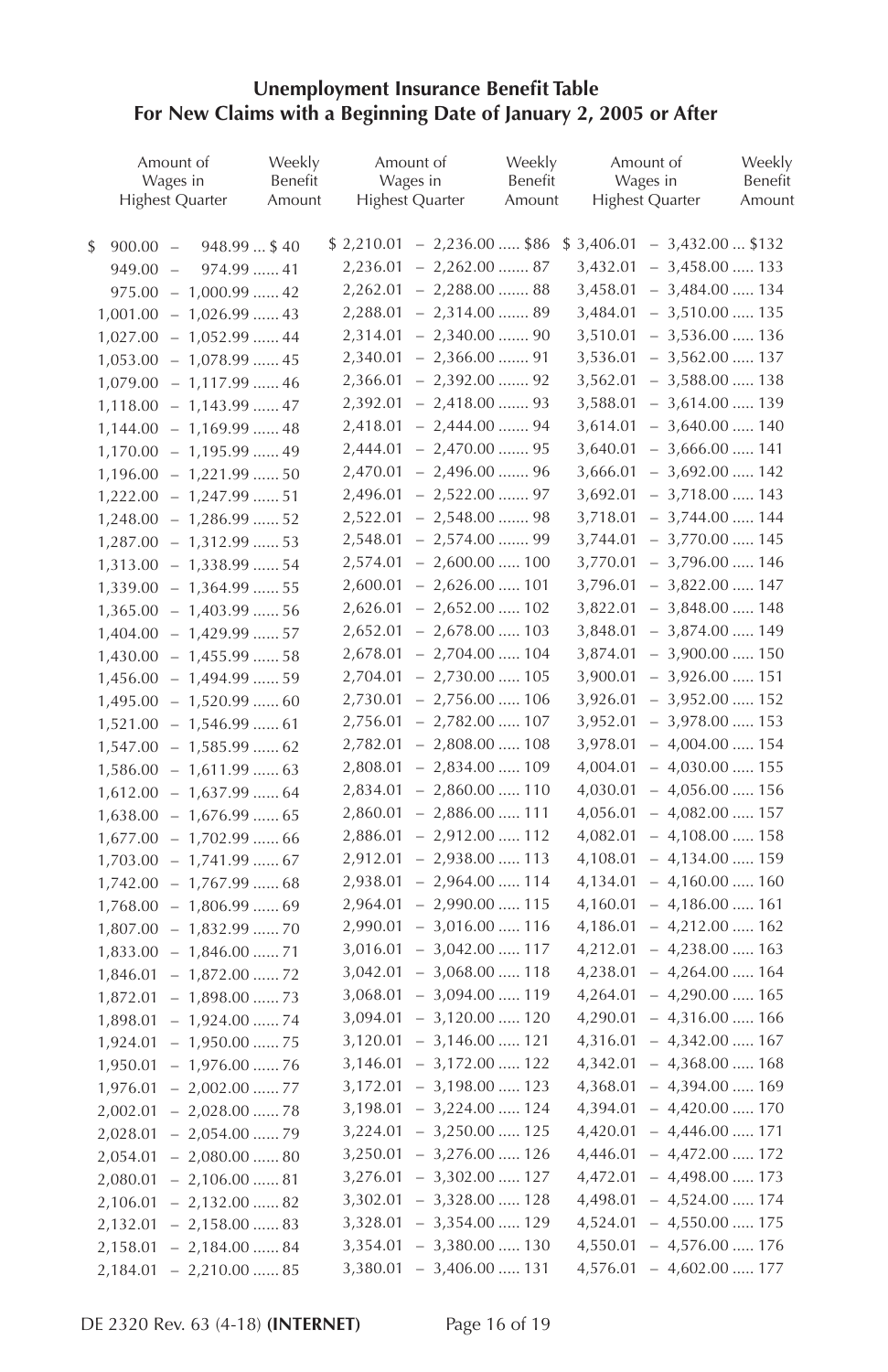#### **Unemployment Insurance Benefit Table For New Claims with a Beginning Date of January 2, 2005 or After**

| Amount of              | Weekly               | Amount of              | Weekly                 | Amount of              | Weekly          |
|------------------------|----------------------|------------------------|------------------------|------------------------|-----------------|
| Wages in               | Benefit              | Wages in               | Benefit                | Wages in               | Benefit         |
| <b>Highest Quarter</b> | Amount               | <b>Highest Quarter</b> | Amount                 | <b>Highest Quarter</b> | Amount          |
|                        |                      |                        |                        |                        |                 |
| $$4,602.01 -$          | 4,628.00  \$178      | $$5,798.01 -$          | 5,824.00  \$224        | $$6,994.01 -$          | 7,020.00  \$270 |
| $4,628.01 -$           | 4,654.00  179        | $5,824.01 -$           | 5,850.00  225          | $7,020.01 -$           | 7,046.00  271   |
| $4,654.01 -$           | 4,680.00  180        | $5,850.01 -$           | 5,876.00  226          | $7,046.01 -$           | 7,072.00  272   |
| $4,680.01 -$           | 4,706.00  181        | $5,876.01 -$           | 5,902.00  227          | $7,072.01 -$           | 7,098.00  273   |
| $4,706.01 -$           | 4,732.00  182        | $5,902.01 -$           | 5,928.00  228          | $7,098.01 -$           | 7,124.00  274   |
| $4,732.01 -$           | 4,758.00  183        | $5,928.01 -$           | 5,954.00  229          | $7,124.01 -$           | 7,150.00  275   |
| $4,758.01 -$           | 4,784.00  184        | $5,954.01 -$           | 5,980.00  230          | $7,150.01 -$           | 7,176.00  276   |
| $4,784.01 -$           | 4,810.00  185        | $5,980.01 -$           | $6,006.00 \ldots 231$  | $7,176.01 -$           | 7,202.00  277   |
| $4,810.01 -$           | 4,836.00  186        | $6,006.01 -$           | 6,032.00  232          | $7,202.01 -$           | 7,228.00  278   |
| $4,836.01 -$           | 4,862.00  187        | $6,032.01 -$           | $6,058.00 \ldots$ .233 | $7,228.01 -$           | 7,254.00  279   |
| $4,862.01 -$           | 4,888.00  188        | $6,058.01 -$           | 6,084.00  234          | $7,254.01 -$           | 7,280.00  280   |
| $4,888.01 -$           | 4,914.00  189        | $6,084.01 -$           | 6,110.00  235          | $7,280.01 -$           | 7,306.00  281   |
| $4,914.01 -$           | 4,940.00  190        | $6,110.01 -$           | 6,136.00  236          | $7,306.01 -$           | 7,332.00  282   |
| $4,940.01 -$           | 4,966.00  191        | $6,136.01 -$           | 6,162.00  237          | $7,332.01 -$           | 7,358.00  283   |
| $4,966.01 -$           | 4,992.00  192        | $6,162.01 -$           | 6,188.00  238          | $7,358.01 -$           | 7,384.00  284   |
| $4,992.01 -$           | 5,018.00  193        | $6,188.01 -$           | 6,214.00  239          | $7,384.01 -$           | 7,410.00  285   |
| $5,018.01 -$           | 5,044.00  194        | $6,214.01 -$           | $6,240.00$ 240         | $7,410.01 -$           | 7,436.00  286   |
| $5,044.01 -$           | 5,070.00  195        | $6,240.01 -$           | $6,266.00 \ldots 241$  | $7,436.01 -$           | 7,462.00  287   |
| $5,070.01 -$           | $5,096.00 \dots 196$ | $6,266.01 -$           | 6,292.00  242          | $7,462.01 -$           | 7,488.00  288   |
| $5,096.01 -$           | 5,122.00  197        | $6,292.01 -$           | 6,318.00  243          | $7,488.01 -$           | 7,514.00  289   |
| $5,122.01 -$           | 5,148.00  198        | $6,318.01 -$           | 6,344.00  244          | $7,514.01 -$           | 7,540.00  290   |
| $5,148.01 -$           | 5,174.00  199        | $6,344.01 -$           | 6,370.00  245          | $7,540.01 -$           | 7,566.00  291   |
| $5,174.01 -$           | $5,200.00 \dots 200$ | $6,370.01 -$           | 6,396.00  246          | $7,566.01 -$           | 7,592.00  292   |
| $5,200.01 -$           | 5,226.00  201        | $6,396.01 -$           | 6,422.00  247          | $7,592.01 -$           | 7,618.00  293   |
| $5,226.01 -$           | 5,252.00  202        | $6,422.01 -$           | 6,448.00  248          | $7,618.01 -$           | 7,644.00  294   |
| $5,252.01 -$           | 5,278.00  203        | $6,448.01 -$           | 6,474.00  249          | $7,644.01 -$           | 7,670.00  295   |
| $5,278.01 -$           | 5,304.00  204        | $6,474.01 -$           | 6,500.00  250          | $7,670.01 -$           | 7,696.00  296   |
| $5,304.01 -$           | 5,330.00  205        | $6,500.01 -$           | 6,526.00  251          | $7,696.01 -$           | 7,722.00  297   |
| $5,330.01 -$           | 5,356.00  206        | $6,526.01 -$           | 6,552.00  252          | $7,722.01 -$           | 7,748.00  298   |
| $5,356.01 -$           | 5,382.00  207        | $6,552.01 -$           | 6,578.00  253          | $7,748.01 -$           | 7,774.00  299   |
| $5,382.01 -$           | 5,408.00  208        | $6,578.01 -$           | $6,604.00 \ldots 254$  | $7,774.01 -$           | 7,800.00  300   |
| $5,408.01 -$           | 5,434.00  209        | $6,604.01 -$           | $6,630.00$ 255         | $7,800.01 -$           | 7,826.00  301   |
| $5,434.01 -$           | 5,460.00  210        | $6,630.01 -$           | $6,656.00$ 256         | $7,826.01 -$           | 7,852.00  302   |
| $5,460.01 -$           | 5,486.00  211        | $6,656.01 -$           | $6,682.00 \ldots 257$  | $7,852.01 -$           | 7,878.00  303   |
| $5,486.01 -$           | 5,512.00  212        | $6,682.01 -$           | 6,708.00  258          | $7,878.01 -$           | 7,904.00  304   |
| $5,512.01 -$           | 5,538.00  213        | $6,708.01 -$           | 6,734.00  259          | $7,904.01 -$           | 7,930.00  305   |
| $5,538.01 -$           | 5,564.00  214        | $6,734.01 -$           | $6,760.00 \ldots 260$  | $7,930.01 -$           | 7,956.00  306   |
| $5,564.01 -$           | $5,590.00$ 215       | $6,760.01 -$           | 6,786.00  261          | $7,956.01 -$           |                 |
| $5,590.01 -$           | 5,616.00  216        | $6,786.01 -$           | 6,812.00  262          |                        | 7,982.00  307   |
| $5,616.01 -$           | 5,642.00  217        | $6,812.01 -$           | 6,838.00  263          | $7,982.01 -$           | 8,008.00  308   |
| $5,642.01 -$           |                      |                        |                        | $8,008.01 -$           | 8,034.00  309   |
|                        | 5,668.00  218        | $6,838.01 -$           | $6,864.00 \ldots 264$  | $8,034.01 -$           | 8,060.00  310   |
| $5,668.01 -$           | 5,694.00  219        | $6,864.01 -$           | $6,890.00$ 265         | $8,060.01 -$           | 8,086.00  311   |
| $5,694.01 -$           | 5,720.00  220        | $6,890.01 -$           | 6,916.00  266          | $8,086.01 -$           | 8,112.00  312   |
| $5,720.01 -$           | 5,746.00  221        | $6,916.01 -$           | 6,942.00  267          | $8,112.01 -$           | 8,138.00  313   |
| $5,746.01 -$           | 5,772.00  222        | $6,942.01 -$           | 6,968.00  268          | $8,138.01 -$           | 8,164.00  314   |
| $5,772.01 -$           | 5,798.00  223        | $6,968.01 -$           | 6,994.00  269          | $8,164.01 -$           | 8,190.00  315   |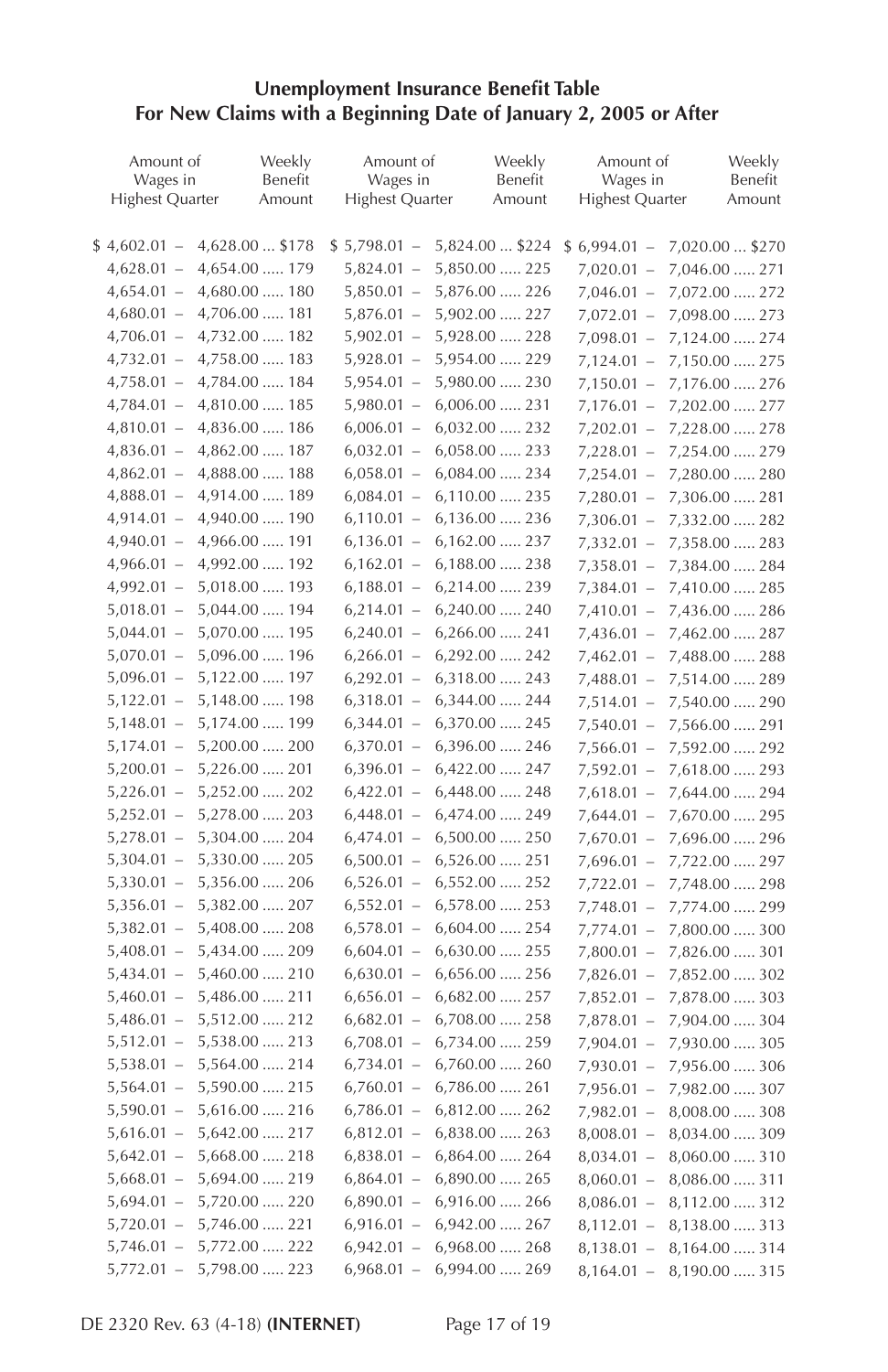#### **Unemployment Insurance Benefit Table** For New Claims with a Beginning Date of January 2, 2005 or After

| Amount of<br>Wages in<br><b>Highest Quarter</b> | Weekly<br>Benefit<br>Amount | Amount of<br>Wages in<br><b>Highest Quarter</b> | Weekly<br>Benefit<br>Amount          | Amount of<br>Wages in<br><b>Highest Quarter</b> | Weekly<br>Benefit<br>Amount |
|-------------------------------------------------|-----------------------------|-------------------------------------------------|--------------------------------------|-------------------------------------------------|-----------------------------|
| $$8,190.01 -$                                   | 8,216.00  \$316             | $$9,386.01 -$                                   | 9,412.00  \$362                      | $$10,582.01 - 10,608.00  $408$                  |                             |
| $8,216.01 -$                                    | 8,242.00  317               | $9,412.01 -$                                    | 9,438.00  363                        | $10,608.01 - 10,634.00 \ldots$ 409              |                             |
| $8,242.01 - 8,268.00 \dots 318$                 |                             | $9,438.01 -$                                    | 9,464.00  364                        | $10,634.01 - 10,660.00 \dots$ 410               |                             |
| $8,268.01 - 8,294.00 \ldots$ 319                |                             | $9,464.01 -$                                    | 9,490.00  365                        | $10,660.01 - 10,686.00 \ldots$ . 411            |                             |
| $8,294.01 - 8,320.00 \dots 320$                 |                             | $9,490.01 -$                                    | $9,516.00 \dots 366$                 | $10,686.01 - 10,712.00 \ldots$ . 412            |                             |
| $8,320.01 - 8,346.00 \ldots 321$                |                             | $9,516.01 -$                                    | 9,542.00  367                        | $10,712.01 - 10,738.00 \ldots$ . 413            |                             |
| $8,346.01 - 8,372.00 \dots 322$                 |                             | $9,542.01 -$                                    | 9,568.00  368                        | $10,738.01 - 10,764.00 \ldots$ . 414            |                             |
| $8,372.01 -$                                    | 8,398.00  323               | $9,568.01 -$                                    | 9,594.00  369                        | $10,764.01 - 10,790.00 \ldots$ . 415            |                             |
| $8,398.01 -$                                    | 8,424.00  324               | $9,594.01 -$                                    | 9,620.00  370                        | $10,790.01 - 10,816.00 \ldots$ . 416            |                             |
| $8,424.01 -$                                    | 8,450.00  325               | $9,620.01 -$                                    | 9,646.00  371                        | $10,816.01 - 10,842.00 \ldots 417$              |                             |
| $8,450.01 -$                                    | 8,476.00  326               | $9,646.01 -$                                    | 9,672.00  372                        | $10,842.01 - 10,868.00 \ldots$ . 418            |                             |
| $8,476.01 -$                                    | 8,502.00  327               | $9,672.01 -$                                    | 9,698.00  373                        | $10,868.01 - 10,894.00 \ldots$ . 419            |                             |
| $8,502.01 -$                                    | 8,528.00  328               | $9,698.01 -$                                    | 9,724.00  374                        | $10,894.01 - 10,920.00 \dots 420$               |                             |
| $8,528.01 -$                                    | 8,554.00  329               | $9,724.01 -$                                    | 9,750.00  375                        | $10,920.01 - 10,946.00 \ldots$ . 421            |                             |
| $8,554.01 -$                                    | 8,580.00  330               | $9,750.01 -$                                    | 9,776.00  376                        | $10,946.01 - 10,972.00 \ldots$ . 422            |                             |
| $8,580.01 -$                                    | 8,606.00  331               | $9,776.01 -$                                    | 9,802.00  377                        | $10,972.01 - 10,998.00 \ldots$ . 423            |                             |
| $8,606.01 -$                                    | 8,632.00  332               | $9,802.01 -$                                    | 9,828.00  378                        | $10,998.01 - 11,024.00 \ldots$ . 424            |                             |
| $8,632.01 -$                                    | 8,658.00  333               | $9,828.01 -$                                    | 9,854.00  379                        | $11,024.01 - 11,050.00 \ldots$ 425              |                             |
| $8,658.01 - 8,684.00 \ldots$ 334                |                             |                                                 | $9,854.01 - 9,880.00 \dots 380$      | $11,050.01 - 11,076.00 \ldots$ . 426            |                             |
| $8,684.01 -$                                    | 8,710.00  335               |                                                 | $9,880.01 - 9,906.00 \dots 381$      | $11,076.01 - 11,102.00 \ldots 427$              |                             |
| $8,710.01 -$                                    | 8,736.00  336               |                                                 | $9,906.01 - 9,932.00 \dots 382$      | $11,102.01 - 11,128.00 \ldots$ 428              |                             |
| $8,736.01 -$                                    | 8,762.00  337               |                                                 | $9,932.01 - 9,958.00 \dots 383$      | $11,128.01 - 11,154.00 \ldots$ . 429            |                             |
| $8,762.01 -$                                    | 8,788.00  338               |                                                 | $9,958.01 - 9,984.00 \dots 384$      | $11,154.01 - 11,180.00 \ldots$ . 430            |                             |
| $8,788.01 -$                                    | 8,814.00  339               |                                                 | $9,984.01 - 10,010.00 \dots 385$     | $11,180.01 - 11,206.00 \ldots 431$              |                             |
| $8,814.01 -$                                    | 8,840.00  340               |                                                 | $10,010.01 - 10,036.00 \ldots$ 386   | $11,206.01 - 11,232.00 \ldots$ . 432            |                             |
| $8,840.01 -$                                    | 8,866.00  341               |                                                 | $10,036.01 - 10,062.00 \ldots$ 387   | $11,232.01 - 11,258.00 \ldots$ . 433            |                             |
| $8,866.01 -$                                    | 8,892.00  342               |                                                 | $10,062.01 - 10,088.00 \ldots$ 388   | $11,258.01 - 11,284.00 \ldots$ . 434            |                             |
| $8,892.01 -$                                    | 8,918.00  343               |                                                 | $10,088.01 - 10,114.00 \ldots$ 389   | $11,284.01 - 11,310.00 \ldots 435$              |                             |
| $8,918.01 -$                                    | 8,944.00  344               |                                                 | $10,114.01 - 10,140.00 \ldots$ 390   | $11,310.01 - 11,336.00 \ldots$ 436              |                             |
| $8,944.01 -$                                    | 8,970.00  345               |                                                 | $10,140.01 - 10,166.00 \ldots$ 391   | $11,336.01 - 11,362.00 \ldots$ . 437            |                             |
| $8,970.01 -$                                    | 8,996.00  346               |                                                 | $10,166.01 - 10,192.00 \ldots$ 392   | $11,362.01 - 11,388.00 \ldots$ . 438            |                             |
| $8,996.01 -$                                    | 9,022.00  347               |                                                 | $10,192.01 - 10,218.00 \ldots$ 393   | $11,388.01 - 11,414.00 \ldots$ .439             |                             |
| $9,022.01 -$                                    | 9,048.00  348               |                                                 | $10,218.01 - 10,244.00 \ldots$ 394   | $11,414.01 - 11,440.00 \ldots$ . 440            |                             |
| $9,048.01 -$                                    | $9,074.00 \dots 349$        |                                                 | $10,244.01 - 10,270.00 \ldots$ 395   | $11,440.01 - 11,466.00 \ldots$ . 441            |                             |
| $9,074.01 -$                                    | $9,100.00 \dots 350$        |                                                 | $10,270.01 - 10,296.00 \ldots$ 396   | $11,466.01 - 11,492.00 \ldots$ . 442            |                             |
| $9,100.01 -$                                    | 9,126.00  351               |                                                 | $10,296.01 - 10,322.00 \ldots$ 397   | $11,492.01 - 11,518.00 \ldots$ . 443            |                             |
| $9,126.01 -$                                    | 9,152.00  352               |                                                 | $10,322.01 - 10,348.00 \ldots$ 398   | $11,518.01 - 11,544.00 \ldots$ . 444            |                             |
| $9,152.01 -$                                    | 9,178.00  353               |                                                 | $10,348.01 - 10,374.00 \ldots$ 399   | $11,544.01 - 11,570.00 \ldots$ . 445            |                             |
| $9,178.01 -$                                    | 9,204.00  354               |                                                 | $10,374.01 - 10,400.00 \ldots$ . 400 | $11,570.01 - 11,596.00 \ldots$ . 446            |                             |
| $9,204.01 -$                                    | 9,230.00  355               |                                                 | $10,400.01 - 10,426.00 \ldots$ . 401 | $11,596.01 - 11,622.00 \ldots$ . 447            |                             |
| $9,230.01 -$                                    | 9,256.00  356               |                                                 | $10,426.01 - 10,452.00 \ldots$ . 402 | $11,622.01 - 11,648.00 \ldots$ . 448            |                             |
| $9,256.01 -$                                    | 9,282.00  357               |                                                 | $10,452.01 - 10,478.00 \ldots$ . 403 | $11,648.01 - 11,674.00 \ldots$ . 449            |                             |
| $9,282.01 -$                                    | 9,308.00  358               |                                                 | $10,478.01 - 10,504.00 \ldots$ . 404 | $11,674.01 -$ and over  450                     |                             |
| $9,308.01 -$                                    | 9,334.00  359               |                                                 | $10,504.01 - 10,530.00 \ldots$ . 405 |                                                 |                             |
| $9,334.01 -$                                    | $9,360.00 \dots 360$        |                                                 | $10,530.01 - 10,556.00 \ldots$ . 406 |                                                 |                             |
| $9,360.01 -$                                    | 9,386.00  361               |                                                 | $10,556.01 - 10,582.00 \ldots, 407$  |                                                 |                             |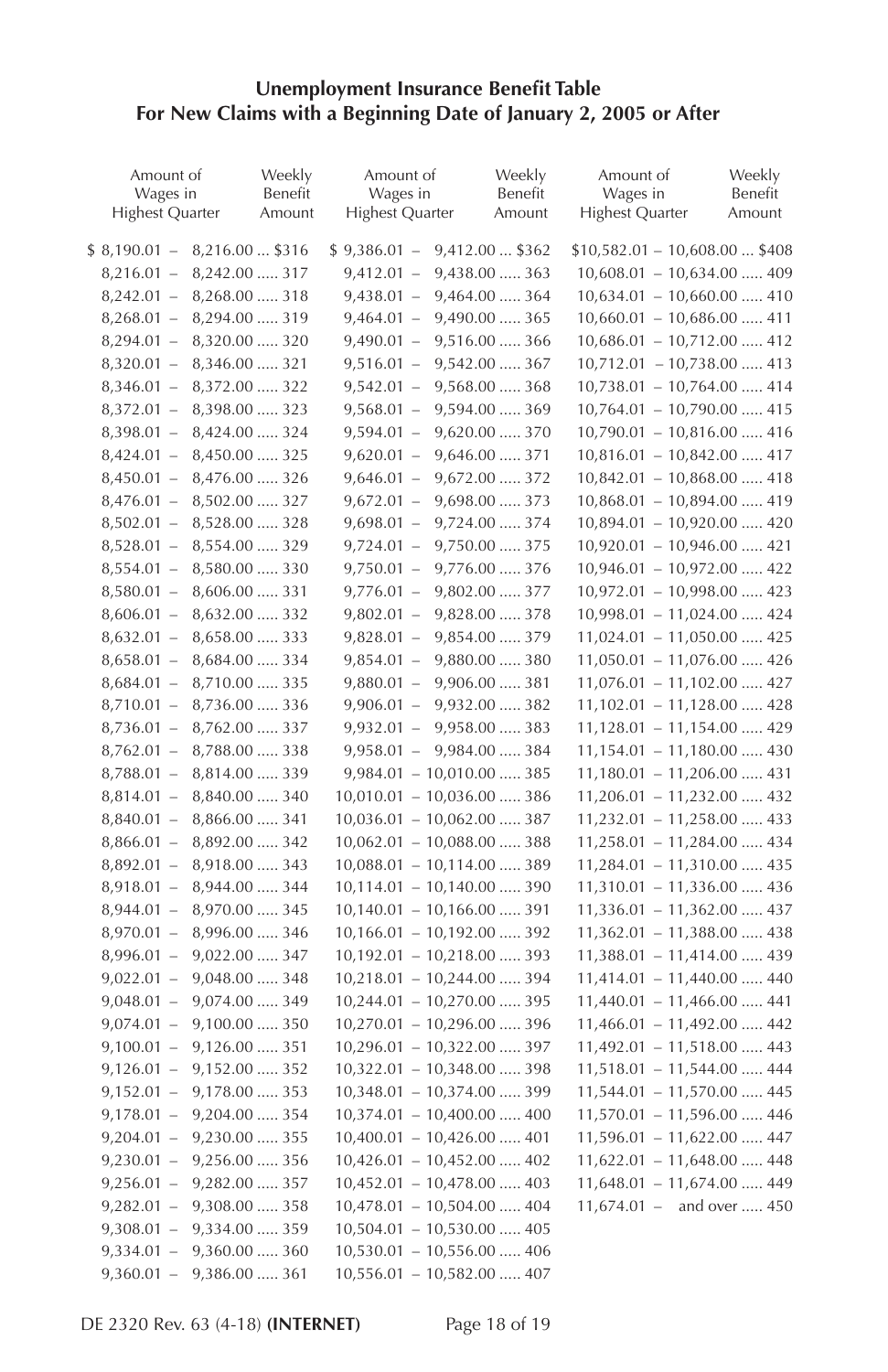# <span id="page-19-0"></span>**How to Get Help Online**

- To learn more about EDD services and programs, visit the EDD website at **<www.edd.ca.gov>**.
- To ask us a question, access your UI Online or SDI account or visit **<https://askedd.edd.ca.gov>**.
- To find your nearest AJCC, visit **[www.edd.ca.gov/Office\\_Locator](www.edd.ca.gov/Office_Locator)**.

#### **Phone**

All of our phone numbers are toll free. For relay service, provide one of the numbers below to the operator.

### **Unemployment Insurance**

EDD staff are available Monday through Friday between 8 a.m. and 12 noon (Pacific Time), except on state holidays.

| English   | 1-800-300-5616 | Mandarin   | 1-866-303-0706            |
|-----------|----------------|------------|---------------------------|
| Spanish   | 1-800-326-8937 |            | Vietnamese 1-800-547-2058 |
| Cantonese | 1-800-547-3506 | <b>TTY</b> | 1-800-815-9387            |

### **Disability Insurance**

EDD staff are available from Monday through Friday between 8 a.m. and 5 p.m. (Pacific Time), except on state holidays.

| English    | 1-800-480-3287 | Spanish | 1-866-658-8846 |
|------------|----------------|---------|----------------|
| <b>TTY</b> | 1-800-563-2441 |         |                |

#### **Paid Family Leave**

EDD staff are available from Monday through Friday between 8 a.m. and 5 p.m. (Pacific Time), except on state holidays.

| English  | 1-877-238-4373 |            | Cantonese 1-866-692-5595  |
|----------|----------------|------------|---------------------------|
| Spanish  | 1-877-379-3819 |            | Vietnamese 1-866-692-5596 |
| Armenian | 1-866-627-1567 | Punjabi    | 1-866-627-1568            |
| Tagalog  | 1-866-627-1569 | <b>TTY</b> | 1-800-445-1312            |